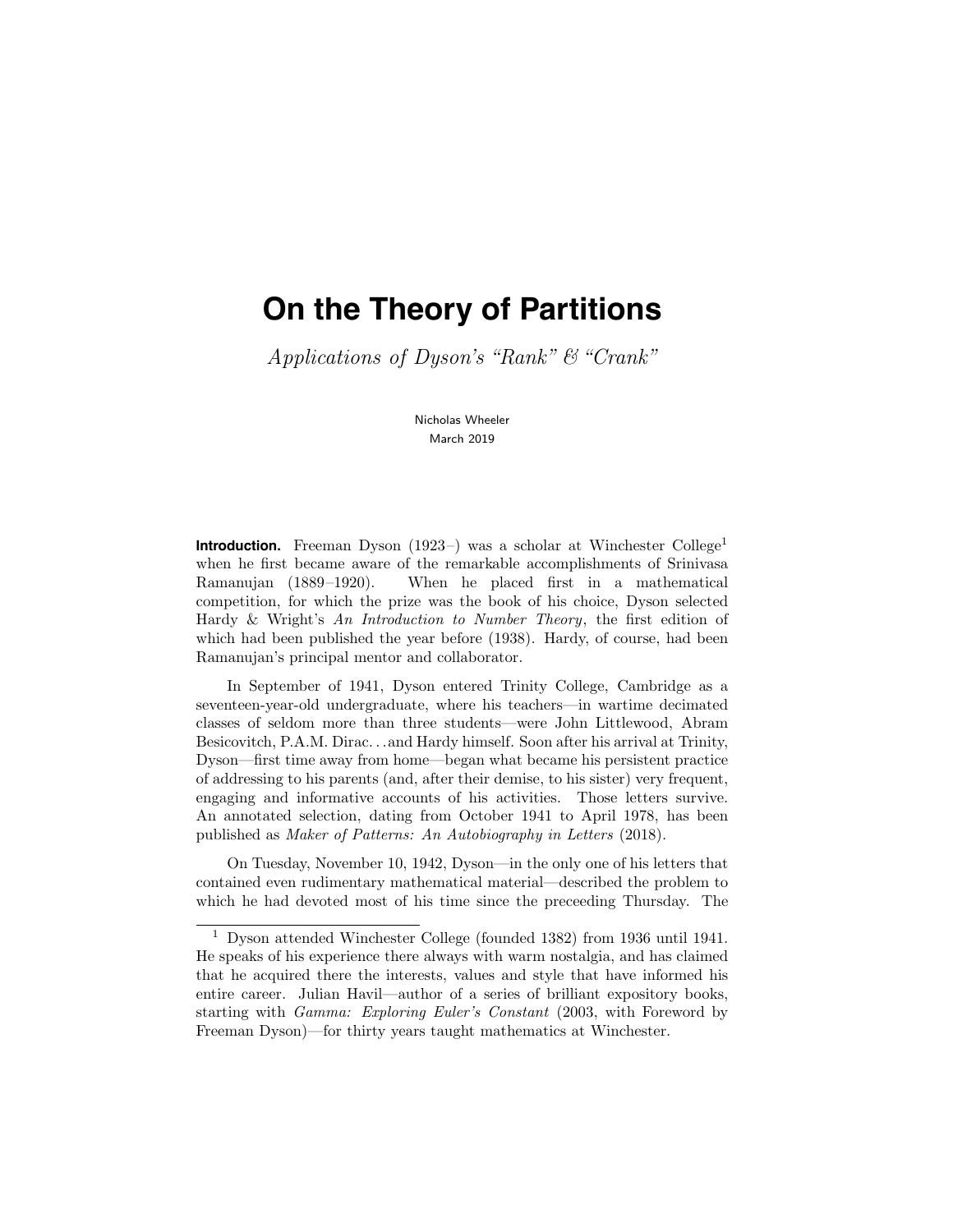problem marked his first engagement with what he later called his first love: the theory of partitions. Concerning the origin of the problem:

In 1919, Ramanujan—after study of a list of the number  $p(n)$  of unrestricted partitions of n, from  $p(1) = 1$  to  $p(200) = 3972999029388$ , that had recently been constructed by Major MacMahon—observed<sup>2</sup> that

| (1)      | $p(4)$ ,         | $p(9)$ , $p(14)$ , $p(19)$ ,           |                      | $\ldots \equiv 0 \pmod{5}$  |
|----------|------------------|----------------------------------------|----------------------|-----------------------------|
| (2)      | $p(5)$ ,         |                                        | p(12), p(19), p(26), | $\ldots \equiv 0 \pmod{7}$  |
| (3)      |                  | $p(6)$ , $p(17)$ , $p(28)$ , $p(39)$ , |                      | $\ldots \equiv 0 \pmod{11}$ |
| (4)      |                  | p(24), p(49), p(74), p(99),            |                      | $\ldots \equiv 0 \pmod{25}$ |
| $\vdots$ |                  |                                        |                      |                             |
|          |                  |                                        |                      |                             |
| (9)      | p(116),          | $\cdots$                               |                      | $\equiv 0 \pmod{121}$       |
|          | $(10)$ $p(99)$ , | $\ldots$                               |                      | $\equiv 0 \pmod{125}$       |
|          |                  |                                        |                      |                             |

and on that evidence conjectured that if  $A = 5^a 7^b 11^c$  and  $24B \equiv 1 \pmod{A}$ then

$$
p(An + B) \equiv 0 \pmod{A} : n = 0, 1, 2, ...
$$
 (1)

Most frequently encountered of those "Ramanujan congruences" are

$$
p(5n+4) \equiv 0 \text{ (mod 5)}\tag{2.1}
$$

$$
p(7n+5) \equiv 0 \text{ (mod 7)}\tag{2.2}
$$

$$
p(11n + 6) \equiv 0 \text{ (mod 11)}\tag{2.3}
$$

amd it was those that were of particular interest to Dyson. Ramanujan was able to construct proofs of the first two of those congruences, and to sketch proofs of  $p(25n + 24) \equiv 0 \pmod{25}$  and of  $p(49n + 47) \equiv 0 \pmod{49}$ , but was not able to prove (1), which is, in fact, not valid as it stands: in the 1930s, S. Chowla, working from an expanded version of MacMahon's list, looked (in the case  $n = 0$ ) to the conjectured congruence  $p(7^3n + 243) \equiv 0 \pmod{7^3}$  and noticed that, while indeed  $24 \times 243 \equiv 0 \pmod{7^3}$ ,

$$
p(243) = 133978259344888 \not\equiv 1 \pmod{7^3}
$$

Correct modifications of (1) were devised by G. N. Watson in 1938 and by (Dyson's college friend) Oliver Atkin in 1967.

**Dyson's invention and first application of "rank."** Dyson defined the "rank"  $r(\pi)$ of a partition  $\pi$  of n to be

 $r(\pi) =$  largest element – number of elements

For example, the partitions of 4 (in lexicographic order, as they are supplied by *Mathematica*) are  $\{4\}, \{3, 1\}, \{2, 2\}, \{2, 1, 1\}, \{1, 1, 1, 1\},$  and their respective ranks are  $\{3, 1, 0, -1, -3\}$ . Evidently, for arbitrary *n* one has

$$
r_{\text{max}} = +(n-1), \text{realized at } \{n\}
$$
  

$$
r_{\text{min}} = -(n-1), \text{realized at } \{1, 1, 1, ..., 1\}
$$

<sup>&</sup>lt;sup>2</sup> My source here is George Andrews, *Theory of Partitions* (1976), pages 159–161.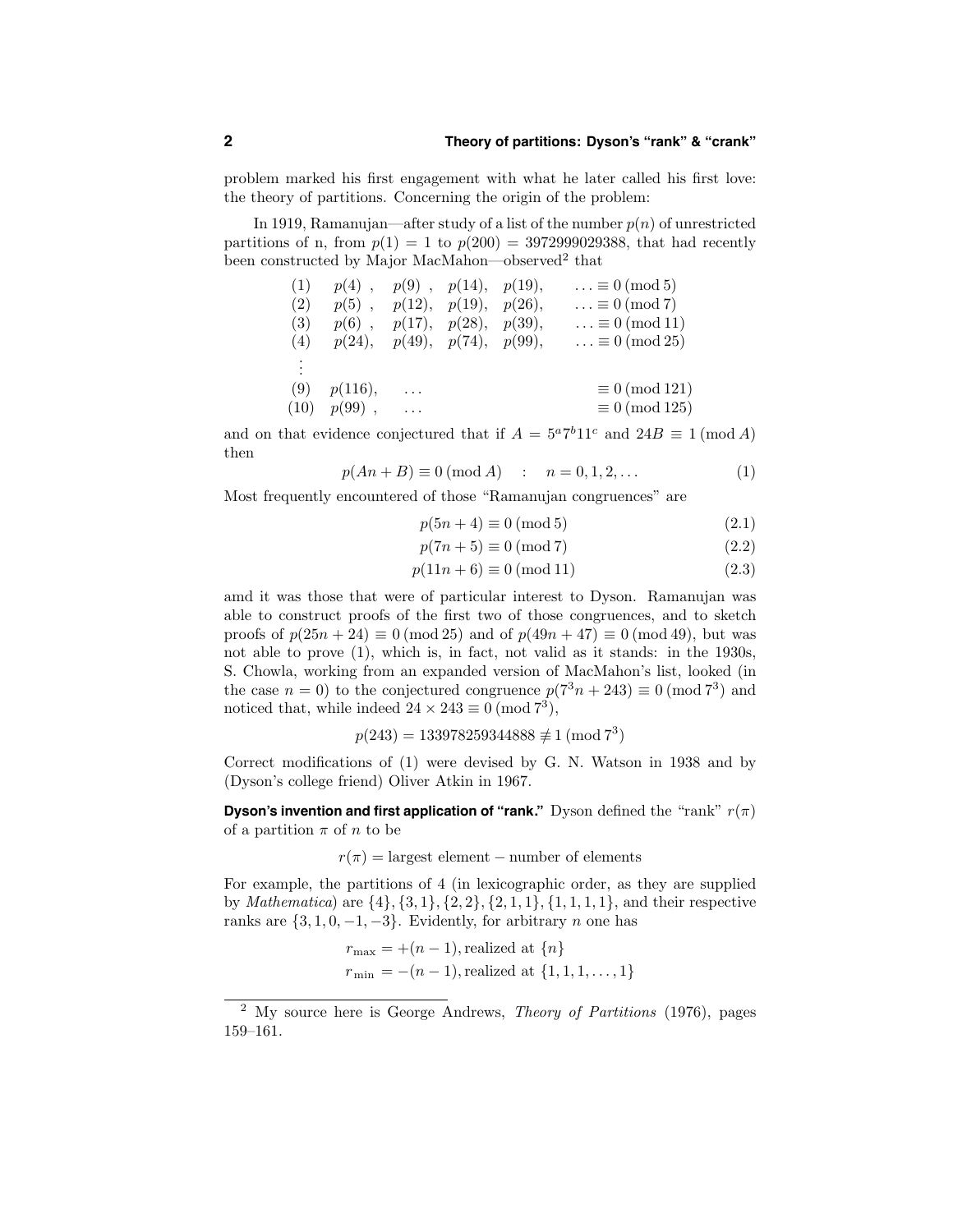#### **Invention and first application of "rank" 3**

Dyson noticed that

$$
\{3, 1, 0, -1, -3\} \equiv \{3, 1, 0, 4, 2\} \pmod{5}
$$

and that  $\{3, 1, 0, 4, 2\}$  is a permutation of the  $p(4) = 5$  numbers  $\{0, 1, 2, 3, 4\}.$ That observation acquires interest when—taking inspiration from  $(2.1)$ —one looks to the ranks (mod 5) of the  $p(9) = 30$  partitions of  $5 + 4$ . Those (which Dyson computed by hand, but which are instantly supplied by Mathematica) are found to comprise a (mysteriously ordered) 6-fold replication of  $\{0, 1, 2, 3, 4\}.$ Proceeding similarly, Dyson found that the ranks (mod 5) of the  $p(14) = 135$ partitions of  $5 \times 2 + 4 = 14$  comprise a 27-fold replication of  $\{0, 1, 2, 3, 4\}$ , and that the ranks (mod 5) of the  $p(19) = 490$  partitions of  $5 \times 3 + 4 = 19$  comprise a 98-fold replication of  $\{0, 1, 2, 3, 4\}.$ 

Dyson conjectured, on the basis of this experimental evidence, that the partitions of  $5n + 4$ , when subjected to the "ranks (mod 5)" process, always (*i.e.*, for all *n*) produce an *N*-fold replication of  $\{0, 1, 2, 3, 4\}$ . Ramanujan's first congruence  $p(5n + 4) \equiv 0 \pmod{5}$  would then follow as an immediate consequence.

The conjecture gains plausibility/interest when one looks to the second congruence:  $p(7n+5) \equiv 0 \pmod{7}$ . The partitions of 5 are  $p(5) = 7$  in number:

$$
{\{5\},\{4,1\},\{3,2\},\{3,1,1\},\{2,2,1\},\{2,1,1,1\},\{1,1,1,1,1\}}
$$

and when subjected to the "ranks (mod 7)" process produce  $\{4, 2, 1, 0, 6, 5, 3\}$ , which is a permutation of  $\{0, 1, 2, 3, 4, 5, 6\}$ . The partitions of  $7 + 5 = 12$  are  $p(12) = 77$  in number, and when subject to that process produce a 10-fold replication of  $\{0, 1, 2, 3, 4, 5, 6\}$ . The partitions of  $7 \times 2 + 5 = 19$  are (as previously noted) 490 in number, and by that process produce a 70-fold replication.<sup>3</sup> The second Ramanujan congruence follows immediately from the conjecture that the pattern persists.

The satisfied optimism with which Dyson reported his accomplishment to his parents may owe something to the circumstance that he had yet to examine the third congruence  $p(11n + 6) \equiv 0 \pmod{11}$ , which—though it shares the structure

$$
p(p(B)n + B) \equiv 0 \pmod{p(B)}
$$

of the first two congruences—Ramanujan himself had failed to prove. As it happens, and as Dyson was well aware then he published his discovery,<sup>4</sup> his method *fails* when applied to the third congruence, and for a very simple reason.

<sup>&</sup>lt;sup>3</sup> All of which the 18-year-old Dyson worked out by hand, in what must have been a very busy five days.

<sup>4</sup> "Some guesses in the theory of partitions," Eureka (Cambridge) 8,  $10-15$  (1944). That paper—Dyson's fifth publication—is reproduced in Selected Papers of Freeman Dyson, with Commentary (1996), pages 51–56, with richly informative commentary on pages 2–5. Eureka was a student publication.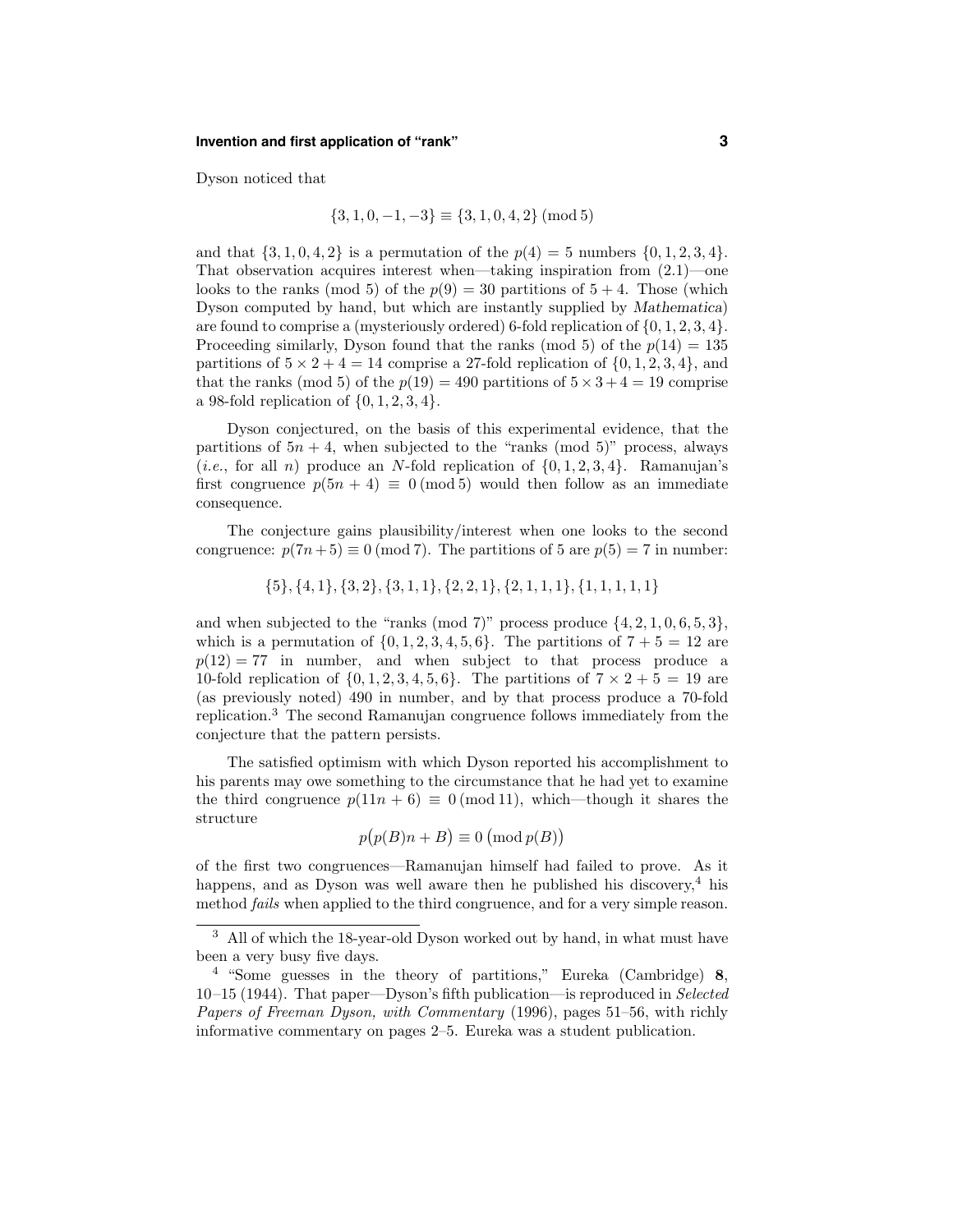The partitions of 6 are  $p(6) = 11$  in number and, when subjected (most conveniently with the assistance of Mathematica) to the "ranks (mod 11)" process, produce  $\{5, 3, 2, 1, 1, 0, 5, 5, 4, 3, 1\}$ , in which there are repetitions, and which is therefore *not* a permutation of  $\{0, 1, 2, 3, 4, 5, 6, 7, 8, 9, 10\}.$ 

In "Some guesses. . . "<sup>4</sup> Dyson phrased his remarks in terms of the functions

 $N(m, n)$  = number of partitions of n with rank m  $N(m, q, n) =$  number of partitions of n with rank  $\equiv m \pmod{q}$ 

He uses numerical evidence to develop patterns displayed by those functions, and—drawing heavily upon material borrowed from Hardy & Wright—casts those patterns in the language of generating functions. He is led from those exposed patterns to this statement: "I hold in fact that there exists an arithmetical coefficient similar to, but more recondite than, the rank of a partition; I shall call this hypothetical coefficient the "crank" of the partition, and [shall write]

 $M(m, q, n) =$  number of partitions of n with crank  $\equiv m \pmod{q}$ "

He proceeds to list anticipated properties of the function  $M(m, q, n)$ , and concludes his paper with these words: "Whether these guesses are warrented by the evidence, I leave to the reader to decide. Whatever the final verdict of posterity may be, I believe that the "crank" is unique among arithmetical function in having been named before it was discovered. May it be preserved from the ignominious fate of the planet Vulcan!."<sup>5</sup>

**Discovery of "crank."** Finally, in 1988, after an interval of 44 years, George Andrews, $6$  working in collaboration with his student Frank Garvan, devised a definition of "crank" which possessed all of Dyson's anticipated properties, the

 $6$  Andrews (1938–), leading expert on the theory of partitions<sup>2</sup> and discoverer of Ramanujan's "Lost Notebook," grew up in Salem, Oregon and graduated from Oregon State University.

<sup>5</sup> Dyson's paper—which provides only conjectures, "guesses" (no proofs) begins with these words: "Professor Littlewood, when he makes use of an algbraic identity, always saves himself the trouble of proving it; he maintains that an identity, if true, can be verified in a few lines by anybody obtuse enough to feel the need of verification. My objective in the following pages is to confute this assertion. . . .I state certain properties of partitions which I am unable to prove: these guesses are then transformed into algebraic identities which are also unproved (though supported by numerical evidence); finally, I indulge in some even vaguer guesses which I am not only unable to prove but unable to state. I think this should be enough to disillusion anyone who takes Professor Littlewood's innocent view of the difficulties of algebra." Dyson's conjectures, so far as they relate to the first pair of Ramanujan congruences, were proven correct by his friends Oliver Atkin and Peter Swinnerton-Dyer in 1953.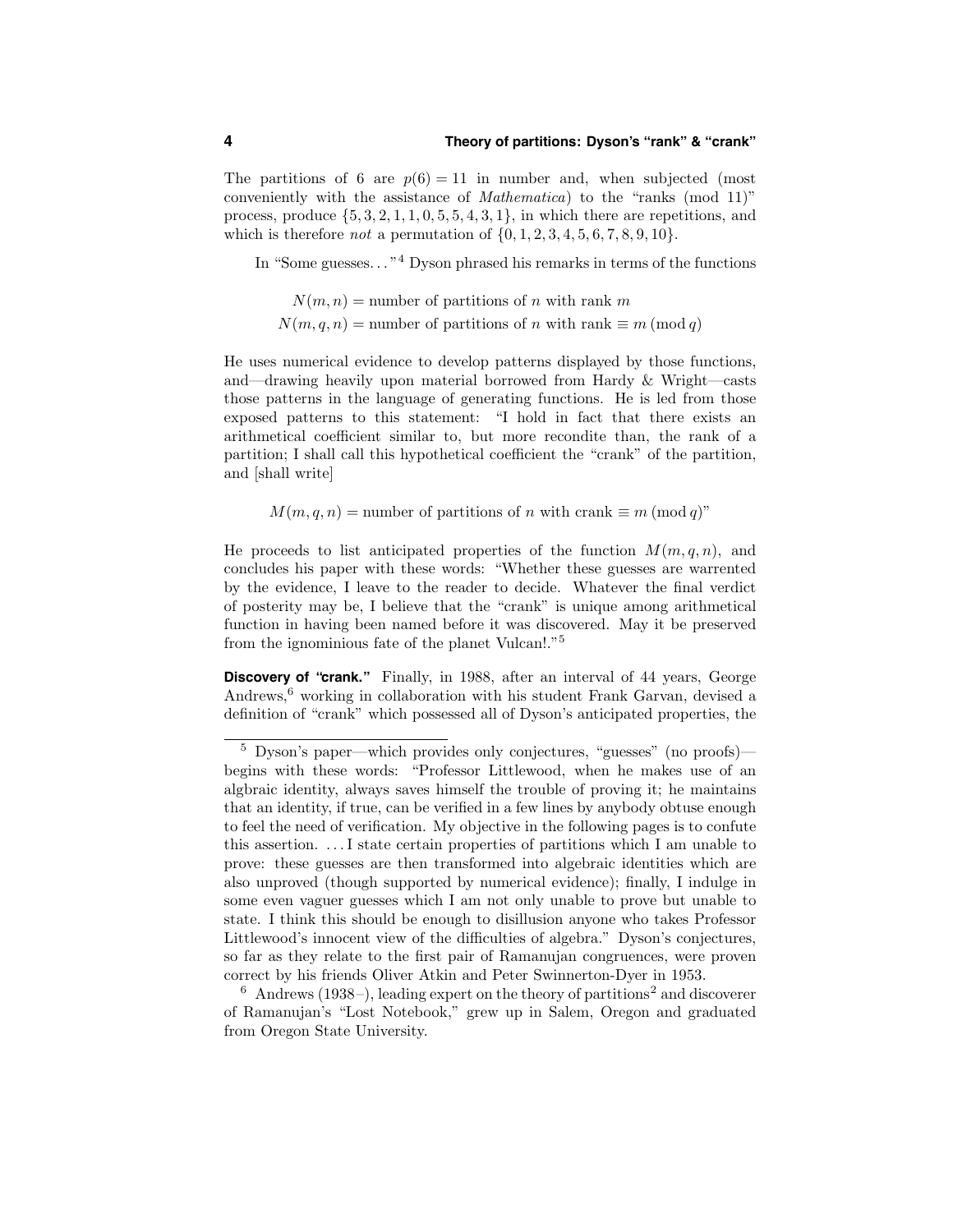# **Discovery of "crank." 5**

structure of which Dyson reportedly found to be quite surprising: the Andrews/ Garvan definition of the "crank"  $c(\pi)$  of a partition  $\pi$  of n reads

$$
c(\pi) = \begin{cases} \text{largest element} & : \omega(\pi) = 0\\ \mu(\pi) - \omega(\pi) & : \omega(\pi) > 0 \end{cases}
$$

where

 $\omega(\pi)$  = number of 1's in  $\pi$ 

 $\mu(\pi)$  = number of elements > than  $\omega(\pi)$ 

Evidently, for arbitrary  $n$  one has

 $c_{\text{max}} = +n$ , realized at  $\{n\}$  $c_{\min} = -n$ , realized at  $\{1, 1, 1, ..., 1\}$ 

On page 2 we looked to the partitions  $\{4\}, \{3, 1\}, \{2, 2\}, \{2, 1, 1\}, \{1, 1, 1, 1\}$ of 4 and found their respective ranks to be  $\{3, 1, 0, -1, -3\}$ . Their respective cranks are  $\{4, 0, 2, -2, -4\}$ . Where we had

$$
\{3, 1, 0, -1, -3\} \equiv \{3, 1, 0, 4, 2\} \pmod{5}
$$

as a description of the process "ranks (mod 5)" we now have

$$
\{4, 0, 2, -2, -4\} \equiv \{4, 0, 2, 3, 1\} \pmod{5}
$$

as a description of the process "cranks (mod 5)," a process that has again produced a permutation of  $\{0, 1, 2, 3, 4\}$ . Looking to the 7 partitions of 5, we were led by ranks (mod 7) to

$$
\{4, 2, 1, 0, -1, -2, -4\} \equiv \{4, 2, 1, 0, 6, 5, 3\} \pmod{7}
$$

and are led by cranks (mod 7) to

$$
\{5, 0, 3, -1, 1, -3, -5\} \equiv \{5, 0, 3, 6, 1, 4, 2\} \pmod{7}
$$

which again a permutation of  $\{0, 1, 2, 3, 4, 5, 6\}$ . Nothing thus far appears to be lost were we to abandon "rank" in favor of "crank." But in connection with the third congruence  $p(11n + 6) \equiv 0 \pmod{11}$  it was remarked already on page 4 that ranks (mod 11) supplies

$$
\{5, 3, 2, 1, 1, 0, -1, -1, -2, -3, -5\} \equiv \{5, 3, 2, 1, 1, 0, 10, 10, 9, 8, 6\} \pmod{11}
$$

which is *not* a permutation of  $\{0, 1, 2, 3, 4, 5, 6, 7, 8, 9, 10\}$ . Cranks (mod 11), on the other hand, produces

$$
\{6, 0, 4, -1, 3, 1, -3, 2, -2, -4, -6\} \equiv \{6, 0, 4, 10, 3, 1, 8, 2, 9, 7, 5\} \pmod{11}
$$

where  $\{6, 0, 4, 10, 3, 1, 8, 2, 9, 7, 5\}$  is such a permutation; the repetitions that afflicted ranks (mod 11) have been avoided. Application of cranks (mod 11) to the 297 partitions of  $11 \times 1 + 6 = 17$  produces 27 replications of  $\{0, 1, 2, \ldots, 10\}$ ; application to the 3718 partitions of  $11 \times 2 + 6 = 28$  produces 338 replications.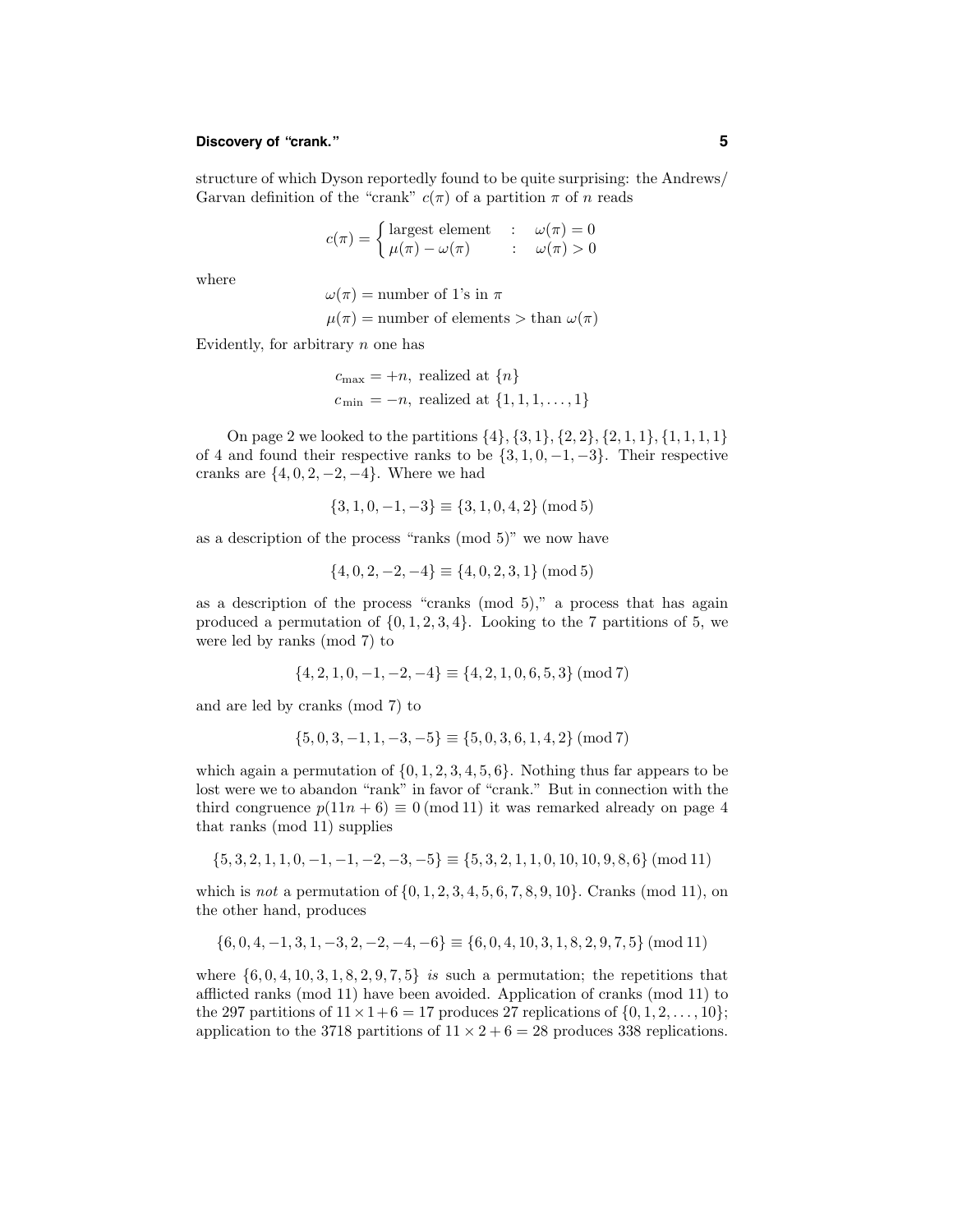# **6 Theory of partitions: Dyson's "rank" & "crank"**

We conclude that, on replacing "rank" by "crank," Dyson's argument serves not simply to prove but to *explain* all three of Ramanujan's congruences (2). Whether it can be used to establish all of Ramanujan's conjectured congruences (1) remains an open question, one not considered by Dyson.

Alternatives to the Andrews-Garvan definition of "crank" have been proposed. It has been reported that a close reading of the Lost Notebook shows Ramanujan himself to have been aware of partitions dissections similar to those produced by crank.

**Rank revisited: Dyson's "New symmetries**. . . **"** "Unrestricted partitions of n" are most commonly understood to be sets  $\pi$  of positive integers that sum to n. But contexts do arise—for exmple,

$$
(x + y + z)^3 = x^3y^0z^0 + x^0y^3z^0 + x^0y^0z^3
$$
  
+  $3x^2y^1x^0 + 3x^2y^0z^1 + 3x^0y^2x^1$   
+  $3x^1y^2z^0 + 3x^1y^0z^2 + 3x^0y^1z^2 + 6x^1y^1z^1$ 

where (if order is disregarded) the partitions of 3 are  $\{3, 0, 0\}, \{2, 1, 0\}, \{1, 1, 1\}$ —where it is natural to include one or more 0's among the elements of  $\pi$ . It becomes necessary, therefore, to distinguish unrestricted positive partitions from unrestricted non-negative partitions. Or, if we understand the "order" of a non-negative partition to be its number of 0 elements, to distinguish partitions of 0-order from those with order  $> 0$ .

Dyson, on sabbatical in 1968 from the Institute for Advanced Study, taught astrophysics at Yeshiva University. It had been his habit to "take occasional short holidays from physics and return to my first love, the theory of numbers," and it was after such a digression that (April 21, 1968) he wrote "Today I discovered a little theorem which gave me some intense moments of pleasure. It is beautiful and fell into my hand like a jewel from the sky." By "a little theorem" he refers to the substance of "A new symmetry of partitions,"<sup>7</sup>

The generative idea is explore the (surprisingly rich) body of material that results when "rank" is brought to the study of non-negative partitions. The discussion culminates in an elementary derivation of Euler's Pentagonal Number Theorem (1775).

We look, by way of preparation, to the ranks of *positive* partitions. Let

 $p(m, n)$  = number of positive partitions of n with rank m

As previously remarked,

$$
p(m < -n, n) = p(m > n, n) = 0
$$
  

$$
p(m = 1 - n, n) = p(m = n - 1, n) = 1
$$

<sup>7</sup> J. Comb. Theory 7, 56–61 (1969), reprinted in Selected Papers, 109–114. The paper feeds on numerical evidence, the production of which—in those pre-computer days—must have involved a good deal of fairly heavy labor, so "fell from the sky" can hardly be a fair description of Dyson's experience.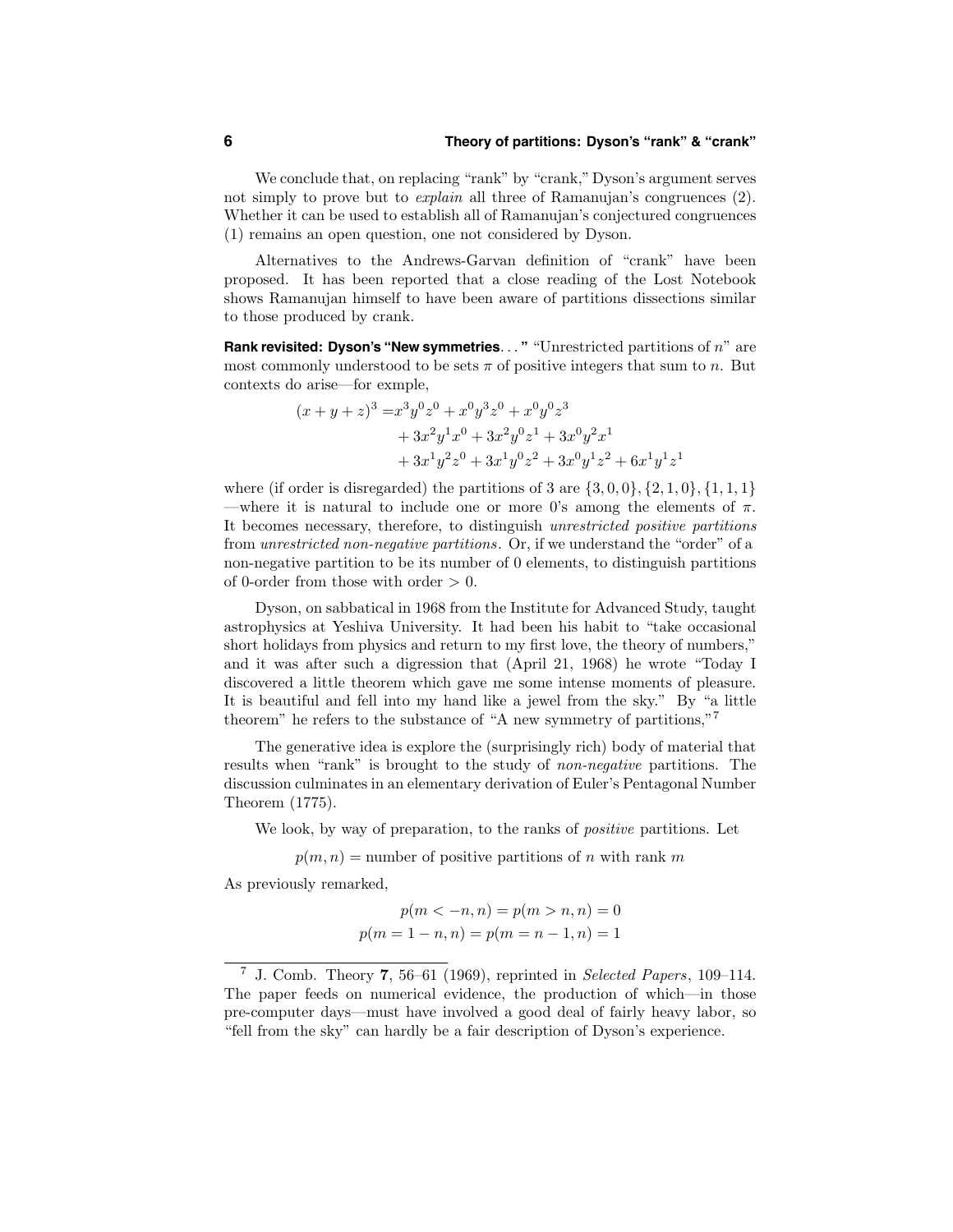**Rank revisited: Dyson's "New symmetries" 7**

| $\left( \right)$ |                |          |                |  |  |  | 0 0 0 0 0 0 0 0 0 0 0 0 0 0 0 0 0     |  |  |                   |                                     |          |                                       |  |
|------------------|----------------|----------|----------------|--|--|--|---------------------------------------|--|--|-------------------|-------------------------------------|----------|---------------------------------------|--|
| $\theta$         |                |          |                |  |  |  | 0 0 0 0 0 0 0 0 0 1 0 0 0 0 0 0       |  |  |                   | $0\quad 0$                          |          | $\overline{0}$                        |  |
| $\theta$         | $\overline{0}$ | $\theta$ | $\overline{0}$ |  |  |  | 0 0 0 0 0 1 0 1 0 0                   |  |  | $0\quad 0\quad 0$ | $\theta$                            | $\theta$ |                                       |  |
|                  |                |          |                |  |  |  | 0 0 0 0 0 0 0 0 1 0 1 0 1 0 0 0 0 0 0 |  |  |                   |                                     |          | $0\quad 0$                            |  |
|                  |                |          |                |  |  |  | 0 0 0 0 0 0 0 1 0 1 1 1 0 1 0 0 0 0 0 |  |  |                   |                                     |          | $0 \quad 0$                           |  |
| $\left( \right)$ |                |          |                |  |  |  | 0 0 0 0 0 1 0 1 1 1 1 1 0 1 0 0       |  |  |                   | $\begin{matrix} 0 & 0 \end{matrix}$ |          | $0 \quad 0$                           |  |
|                  |                |          |                |  |  |  | 0 0 0 0 0 1 0 1 1 2 1 2 1 1 0 1 0 0 0 |  |  |                   |                                     |          | $0\quad 0$                            |  |
| $\left( \right)$ |                |          |                |  |  |  | 0 0 0 1 0 1 1 2 1 3 1 2 1 1 0 1 0     |  |  |                   |                                     | $\theta$ |                                       |  |
| $\left( \right)$ |                |          |                |  |  |  | 0 0 1 0 1 1 2 2 3 2 3 2 2 1 1 0 1 0   |  |  |                   |                                     |          | $\begin{pmatrix} 0 & 0 \end{pmatrix}$ |  |
| $\Omega$         |                |          |                |  |  |  | 0 1 0 1 1 2 2 3 3 4 3 3 2 2 1 1 0 1   |  |  |                   |                                     |          | $\overline{0}$                        |  |
|                  |                |          |                |  |  |  | 1 2 2 4 3 5 4 5 3 4 2 2 1             |  |  |                   |                                     |          |                                       |  |

TABLE 1: Tabulated values of  $p(m, n)$ . Columns are labeled  $m = -10, -9, \ldots, +9, +10$ , rows are labeled  $n = 0, 1, 2, \ldots, 10$ .

Note the bilateral symmetry with respect to the  $m = 0$  column:

 $p(-m, n) = p(+m, n)$ 

Every partition  $\pi$  of n possess *some* rank, so

$$
\sum_m p(m,n) = p(n)
$$

which checks out; for example, the numbers on the bottom row sum to  $42 = p(10)$ .

Appending a 0 to a partition decreases its rank by 1. From the partitions  $\{4\}, \{3, 1\}, \{2, 2\}, \{2, 1, 1\}, \{1, 1, 1, 1\}$  we obtained the  $n = 4$  row in TABLE 1. Appending solitary 0's produces  $\{4, 0\}, \{3, 1, 0\}, \{2, 2, 0\}, \{2, 1, 1, 0\}, \{1, 1, 1, 1, 0\}$ —distinct (non-negative) partitions of 4 (the partition of order 1), and sends

 0 0 0 0 0 0 1 0 1 1 1 0 1 0 0 0 0 0 0 0 to

0 0 0 0 0 1 0 1 1 1 0 1 0 0 0 0 0 0 0 0

Every  $n$  possesses non-negative partitions of every order. We are led thus (in the case  $n = 4$ , adjoining 0's one at a time) to construct

| 0              | $\theta$         | $\Omega$ | $\overline{0}$ | $\Omega$ | $\theta$ | $\theta$         | $\overline{1}$ | $\overline{0}$ |                | 1 1 1          |                | $\overline{0}$ | $\overline{1}$ | $\theta$         | $\theta$ | $\theta$       | $\theta$ | $\Omega$ | $\Omega$         | $\Omega$         |
|----------------|------------------|----------|----------------|----------|----------|------------------|----------------|----------------|----------------|----------------|----------------|----------------|----------------|------------------|----------|----------------|----------|----------|------------------|------------------|
| $\theta$       | $\left( \right)$ | $\theta$ | $\theta$       | $\theta$ | $\theta$ | 1                | $\theta$       | 1              | 1              | 1              | $\theta$       | 1              | $\theta$       | $\left( \right)$ | $\theta$ | $\theta$       | $\theta$ | $\theta$ | $\left( \right)$ | $\left( \right)$ |
| $\overline{0}$ | $\theta$         | $\theta$ | $\theta$       | $\theta$ | 1        | $\theta$         | 1              | 1              | 1              | $\Omega$       | 1              | $\theta$       | $\theta$       | $\theta$         | $\Omega$ | $\theta$       | $\theta$ | $\theta$ | $\Omega$         | $\theta$         |
| $\theta$       | $\left( \right)$ | $\theta$ | $\theta$       | 1        | $\theta$ | 1                | 1              | 1              | $\theta$       | 1              | $\theta$       | $\theta$       | $\theta$       | $\overline{0}$   | $\theta$ | $\theta$       | $\theta$ | $\theta$ | $\theta$         |                  |
| 0              | $\theta$         | $\theta$ | 1              | $\theta$ | 1        | 1                | 1              | $\theta$       | 1              | $\theta$       | $\overline{0}$ | $\overline{0}$ | $\theta$       | $\theta$         | $\Omega$ | $\theta$       | $\theta$ | $\theta$ | $\theta$         | $\Omega$         |
| $\theta$       | $\left( \right)$ | -1       | $\theta$       | 1        | 1        | 1                | $\theta$       | 1              | $\theta$       | $\theta$       | $\theta$       | $\theta$       | $\theta$       | $\left( \right)$ | $\theta$ | $\theta$       | $\theta$ | $\theta$ | $\theta$         | $\theta$         |
| $\overline{0}$ |                  | $\theta$ | 1              | 1        | 1        | $\theta$         | 1              | $\theta$       | $\overline{0}$ | $\theta$       | $\theta$       | $\theta$       | $\theta$       | $\theta$         | $\theta$ | $\theta$       | $\theta$ | $\theta$ | $\theta$         | $\theta$         |
| 1              | $\theta$         |          | 1              | 1        | $\theta$ | 1                | $\theta$       | $\theta$       | $\theta$       | $\theta$       | $\theta$       | $\theta$       | $\theta$       | $\left( \right)$ | 0        | $\theta$       | $\theta$ | $\theta$ | $\theta$         | $\Omega$         |
| $\theta$       | 1                | 1        | 1              | $\theta$ | 1        | $\theta$         | $\theta$       | $\theta$       | $\theta$       | $\theta$       | $\theta$       | $\theta$       | $\theta$       | $\left( \right)$ | $\theta$ | $\theta$       | $\theta$ | $\theta$ | $\theta$         | $\theta$         |
|                |                  | 1        | $\theta$       | 1        | $\theta$ | $\theta$         | $\theta$       | $\theta$       | $\theta$       | $\theta$       | $\theta$       | $\theta$       | $\theta$       | $\left( \right)$ | $\theta$ | $\theta$       | $\theta$ | $\theta$ | $\theta$         | $\theta$         |
|                |                  | $\theta$ | 1              | $\theta$ | $\theta$ | $\left( \right)$ | $\theta$       | $\theta$       | $\theta$       | $\theta$       | $\theta$       | $\theta$       | $\theta$       | $\theta$         | $\theta$ | $\theta$       | $\theta$ | $\theta$ | $\theta$         | $\theta$         |
|                | $\theta$         | 1        | $\theta$       | $\theta$ | $\theta$ | $\theta$         | $\theta$       | $\theta$       | $\theta$       | $\theta$       | $\theta$       | $\theta$       | $\theta$       | $\theta$         | $\theta$ | $\theta$       | $\theta$ | $\Omega$ | $\theta$         | $\theta$         |
| $\theta$       | 1                | $\theta$ | $\theta$       | $\theta$ | $\Omega$ | $\theta$         | $\theta$       | $\theta$       | $\theta$       | $\theta$       | $\theta$       | $\theta$       | $\theta$       | $\theta$         | $\theta$ | $\theta$       | $\theta$ | $\Omega$ | $\Omega$         | $\theta$         |
|                | $\left( \right)$ | $\theta$ | $\theta$       | $\theta$ | $\theta$ | $\theta$         | $\theta$       | $\overline{0}$ | $\theta$       | $\overline{0}$ | $\overline{0}$ | $\overline{0}$ | $\overline{0}$ | $\theta$         | $\theta$ | $\overline{0}$ | $\theta$ | $\theta$ | $\theta$         |                  |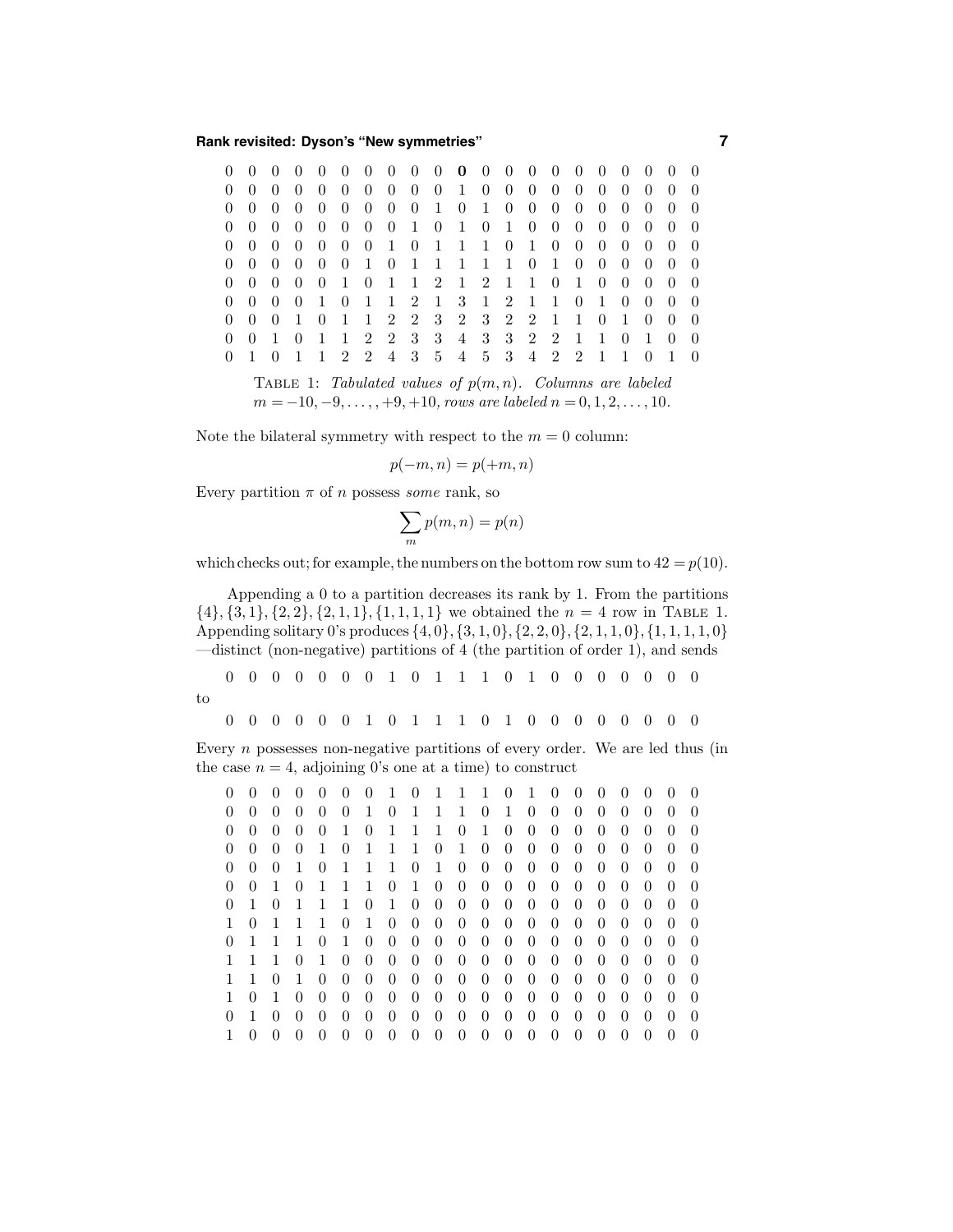Adding the numbers in the respective columns, we obtain a description

5 5 5 5 5 5 5 5 4 4 3 2 1 1 0 0 0 0 0 0 0

of the number of members of the set of non-negative partitions (of unrestricted order) of  $n = 4$  that have rank  $m<sup>8</sup>$ . Proceeding in this way (with the valuable assistance of Mathematica) we construct the following tabulation of values assumed by

 $q(m, n)$  = number of non-negative partitions of n with rank m

|  | 1 1 1 1 1 1 1 1 0 0 0 0 0 0 0 0 0           |  |  |  |  |  |  |  |
|--|---------------------------------------------|--|--|--|--|--|--|--|
|  | 1 1 1 1 1 1 1 1 1 0 0 0 0 0 0 0 0           |  |  |  |  |  |  |  |
|  | 2 2 2 2 2 2 2 2 1 1 0 0 0 0 0 0 0           |  |  |  |  |  |  |  |
|  | 3 3 3 3 3 3 3 3 2 2 1 1 0 0 0 0 0 0         |  |  |  |  |  |  |  |
|  | 5 5 5 5 5 5 4 4 3 2 1 1 0 0 0 0 0           |  |  |  |  |  |  |  |
|  | 7 7 7 7 7 6 6 5 4 3 2 1 1 0 0 0 0           |  |  |  |  |  |  |  |
|  | 11 11 11 11 10 10 9 8 6 5 3 2 1 1 0 0 0     |  |  |  |  |  |  |  |
|  | 15 15 15 14 14 13 12 10 9 6 5 3 2 1 1 0 0   |  |  |  |  |  |  |  |
|  | 22 22 21 21 20 19 17 15 12 10 7 5 3 2 1 1 0 |  |  |  |  |  |  |  |

TABLE 2: Tabulated values of  $q(m, n)$ . Columns are labeled  $m = -8, -7, \ldots, +7, +8, \text{rows are labeled } n = 0, 1, 2, \ldots, 8.$ Boldface **0** idenifies the  $m = 0$  column.

The design of the  $n = 0$  row reflects the fact that, while 0 has no positive partition, it has any number of non-negative partitions, with rank( $\{0\}$ ) = -1, rank $({0, 0}) = -2$ , etc.

**Jewels from the sky.** These are patterns latent in the infinite table of which Table 2 is a finite sample, patterns evident to the eye of a "maker of patterns" such as Dyson called himself in the title of his autobiography, properties of the function  $q(m, n)$ , "new symmetries of partitions."

Natural emergence of  $p(n)$  The values assumed by  $p(n)$  at  $1, 2, 3, ..., 8$  are 1, 2, 3, 5, 7, 11, 15, 22. We see those numbers marching down the antidiagonal that terminates at  $(m, n) = (1, 0)$ , and along the horizontal rows that terminate at that antidiagonal. In short,

$$
q(m, n) = p(n) : m \leqslant -(n - 1)
$$
\n(3.1)

Also 
$$
q(m,n) = 0
$$
 :  $m \ge n$  (3.2)

Less obviously (look to the region bounded on the left by by that antidiagonal and on the right by the diagonal that terminates at  $(m, n) = (-1, 0)$ 

$$
q(m,n) + q(1-m,n) = q(1+m,n) + q(-m,n) = p(n)
$$
\n(3.3)

<sup>&</sup>lt;sup>8</sup> The boldface **3** locates the position of  $m = 0$ .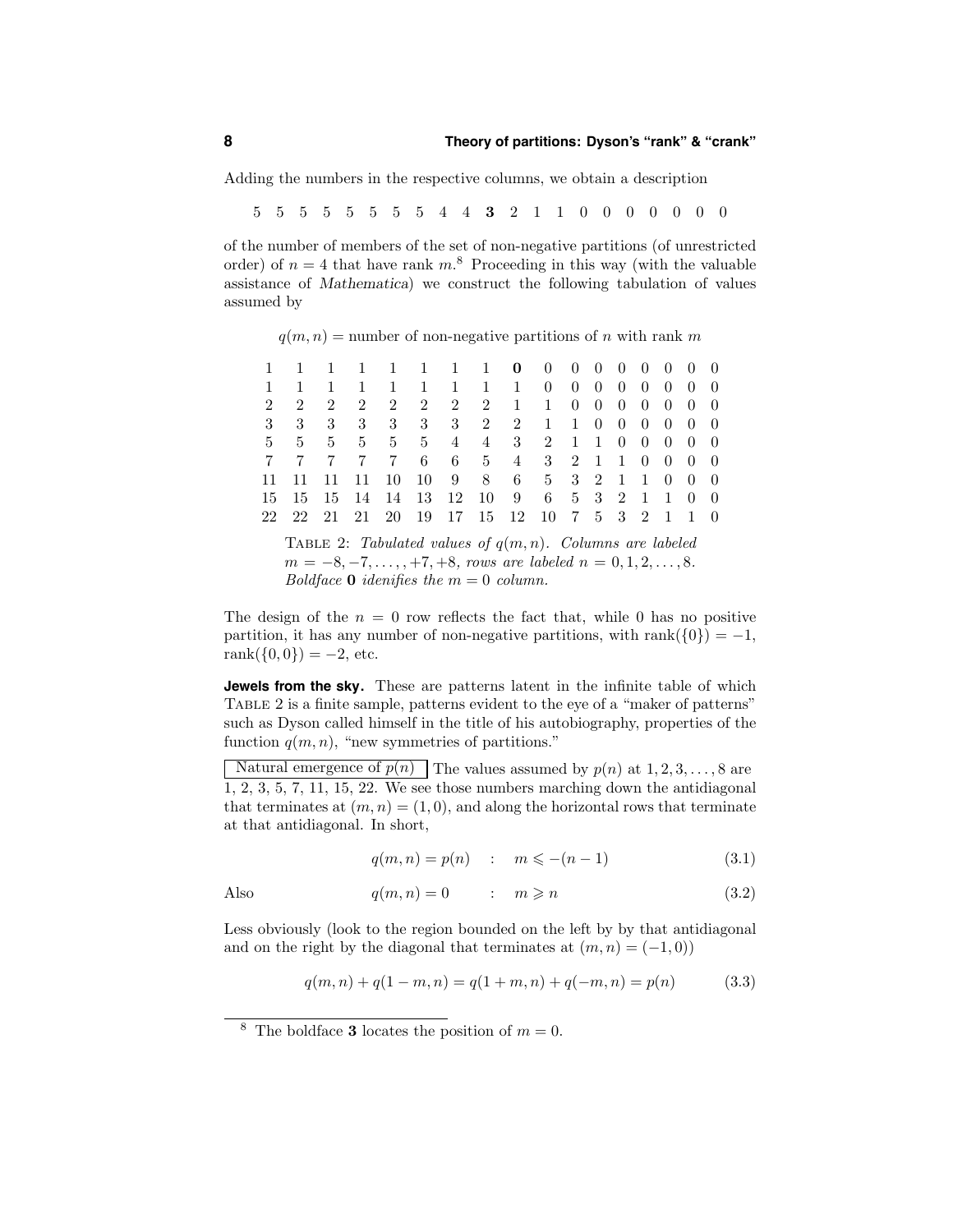# **Jewels from the sky 9**

from which it follows in particular that

$$
q(1, n) + q(0, n) = p(n)
$$
\n(3.4)

Equations (3) hold at/below the point  $(m, n) = (0, 1)$  where the diagonal and antidiagonal intersect; *i.e.*, for  $n \ge 1$ . That is because at  $n = 0$  we encounter an anomaly: the table supplies  $q(0, 0) = q(1, 0) = 0$  while, by analytically natural convention,  $p(0) = 1$ .

"Slant symmetry" At issue here is the symmetry illustrated by the parenthetic entries in the following repetition of TABLE 2:

|  |  |  |  |  |  |  | $(1)$ 1 1 1 1 1 1 1 0 0 0 0 0 0 0 0 0         |  |
|--|--|--|--|--|--|--|-----------------------------------------------|--|
|  |  |  |  |  |  |  | 1 1 (1) 1 1 1 1 1 1 0 0 0 0 0 0 0 0 0         |  |
|  |  |  |  |  |  |  | 2 2 2 2 2 2 2 2 1 1 0 0 0 0 0 0 0 0 0         |  |
|  |  |  |  |  |  |  |                                               |  |
|  |  |  |  |  |  |  | 5 5 5 5 5 5 4 4 (3) 2 1 1 0 0 0 0 0           |  |
|  |  |  |  |  |  |  | 7 7 7 7 7 6 6 5 4 3 (2) 1 1 0 0 0 0           |  |
|  |  |  |  |  |  |  | 11 11 11 11 10 10 9 8 6 5 3 2 (1) 1 0 0 0     |  |
|  |  |  |  |  |  |  | 15 15 15 14 14 13 12 10 9 6 5 3 2 1 (1) 0 0   |  |
|  |  |  |  |  |  |  | 22 22 21 21 20 19 17 15 12 10 7 5 3 2 1 1 (0) |  |

Note that the symmetry is "slant bilateral" with respect (not to the  $m = 0$ column, but) to the  $m = -1$  column. Slant symmetry<sup>10</sup> can be formulated

$$
q(m,n) = q(-m-2, n-m-1)
$$
 (4)

But by  $(3.3)$ 

$$
= p(n) - q(1 - m, n)
$$

so  $q(1 - m, n) = p(n) - q(-m - 2, n - m - 1)$ , which by notational adjustment becomes

$$
q(m,n) = p(n) - q(m-3, n+m-2)
$$
\n(5.1)

Arguing similarly from  $q(-m-2, n-m-1) = p(n) - q(1-m, n)$ , we obtain

$$
q(m,n) = p(n-m-1) - q(m+3, n-m-1)
$$
\n(5.2)

Mathematica confirms the validity of (5.1) whenever  $n + m - 2 \geq 0$ , and that of (4) and (5.2) whenever  $n - m - 1 \geq 0$ .

<sup>&</sup>lt;sup>9</sup> The situation here is analogous to the convention  $0! = 1$ , which is made natural by the strtucture of Taylor's theorem and by the value assumed by the right side of  $n! = \Gamma(n+1)$  at  $n = 0$ .

<sup>&</sup>lt;sup>10</sup> The "adjoint"  $\pi'$  of a positive partition  $\pi$  of n is produced by transposing the Ferrer diagram of  $\pi$ . Non-positive partitions do not possess Ferrer diagrams. Dyson, however, has invented a work-around that permits him to say that "slant symmetry is simply adjoint symmetry."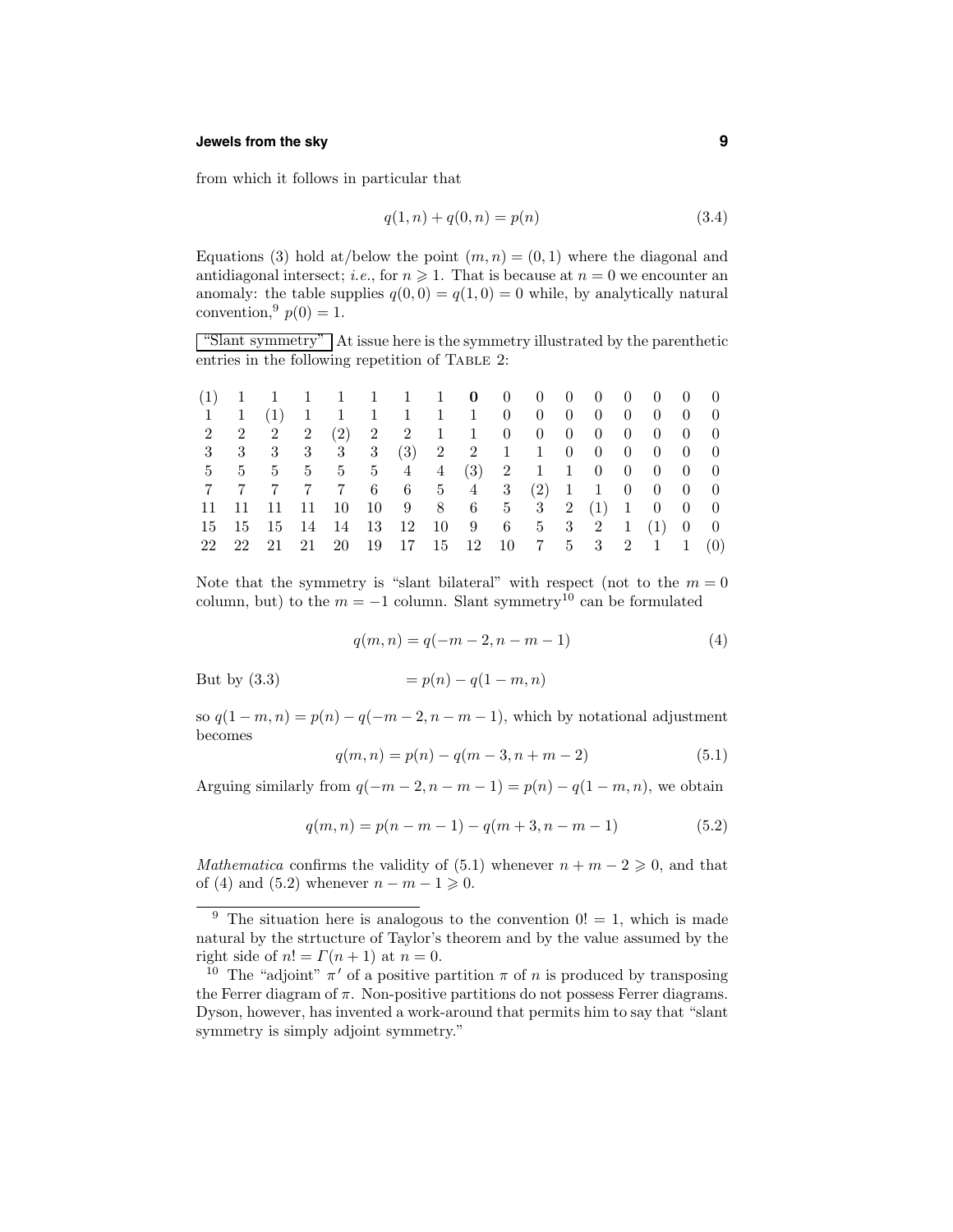Recursive constructions of  $q(m, n)$  Feeding (5.1) into itself once/twice gives

$$
q(m,n) = p(n) - p(n+m-2) + q(m+6, n+2m-7)
$$
  
=  $p(n) - p(n+m-2) + p(n+2m-7) - q(m+6, n+3m-15)$ 

whence

$$
q(m,n) = \sum_{k=0}^{\infty} (-1)^k p(n+km - \phi(k))
$$
\n(6.11)

Assume  $\phi(k) = \alpha k^2 + \beta k + \gamma$ , require  $\phi(1) = 2$ ,  $\phi(2) = 7$ ,  $\phi(3) = 15$  and get

$$
\phi(k) = \frac{1}{2}k(3k+1) \tag{6.12}
$$

Proceeding similarly from (5.2) we find

$$
q(m, n) = p(n - m - 1) - p(n - 2m - 5) + p(n - 3m - 12)
$$
  
-  $q(m + 9, n - 3m - 12)$ 

whence

$$
q(m,n) = \sum_{k=1}^{\infty} (-1)^{k-1} p(n-km - \psi(k))
$$
\n(6.21)

where  $\psi(k) = \alpha k^2 + \beta k + \gamma$  and  $\psi(1) = 1$ ,  $\psi(2) = 5$ ,  $\psi(3) = 12$  entail

$$
\psi(k) = \frac{1}{2}k(3k - 1) = \phi(-k)
$$
\n(6.22)

One has  $p(n < 0) = 0$ , so the series (6.11) and (6.21) invariably terminate.

Typically (but not invariably) (6.1) and (6.2) assemble  $q(m, n)$  in distinct ways. For example, both give

$$
q(-1, 10) = p(10) - p(7) + p(1)
$$
  
= 42 - 15 + 1 = 28

But (6.1) produces

$$
q(-5, 10) = p(10) - p(3)
$$
  
= 42 - 3 = 39

while (6.2) gives

$$
q(-5, 10) = p(14) - p(15) + p(13) - p(8) + p(1)
$$
  
= 135 - 176 + 101 - 22 + 1 = 39

Their applications to slant-symmetric mates are, however, complementary. For example, in the case  $q(-4, 5) = q(2, 8) = 7$  they produce (respectively)

$$
q(-4,5) = \begin{cases} p(5) \\ p(8) - p(8) + p(5) \end{cases}
$$

$$
q(2,8) = \begin{cases} p(8) - p(8) + p(5) \\ p(5) \end{cases}
$$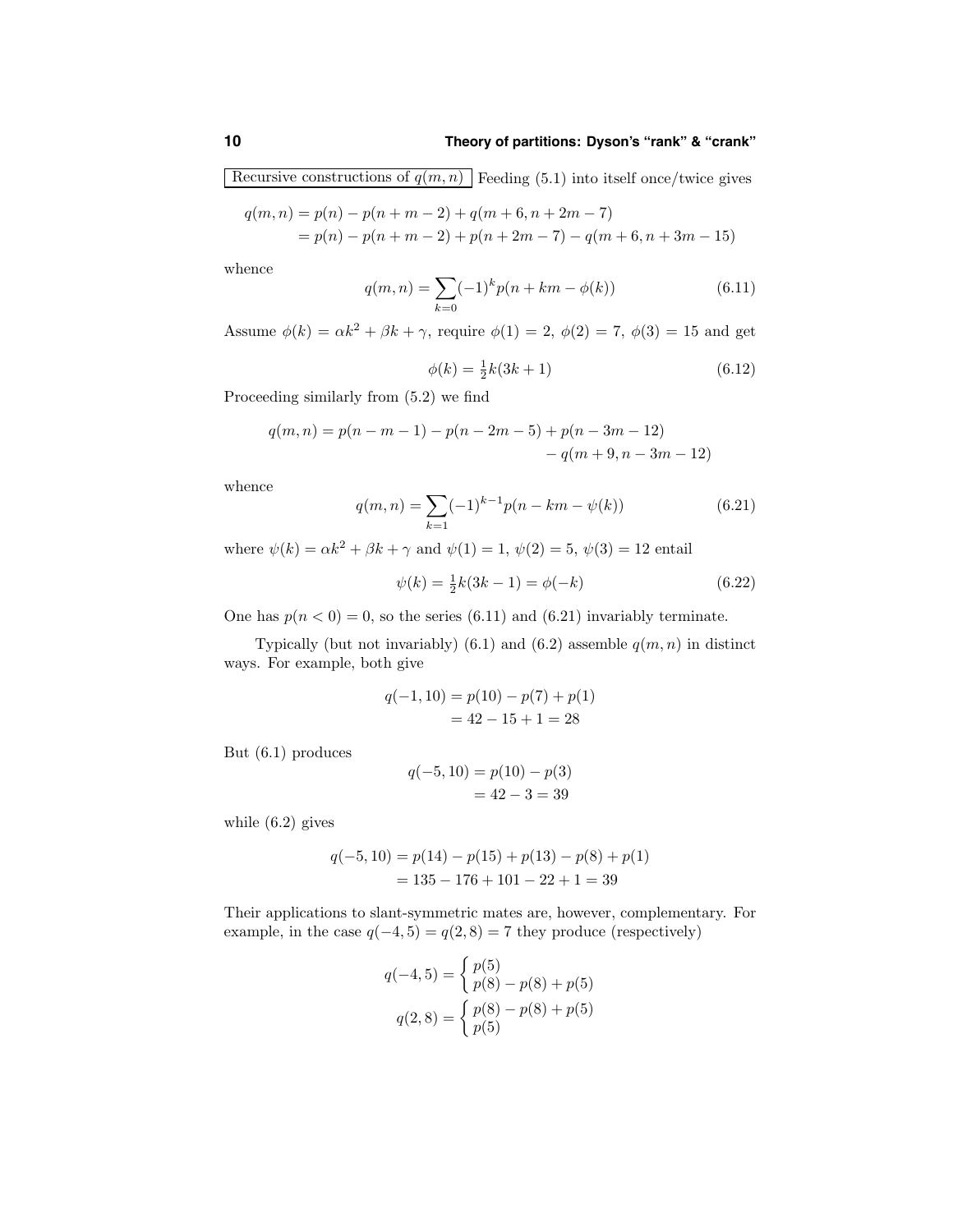#### **Natural occurrence of of pentagonal numbers 11**

**Figurate numbers.** Interest in "figurate numbers," which arise when one looks to successively larger generations of Triangular/Square/Pentagonal/Hexagonal arrays of points, apparently extends back to the very beginnings of mathematics. The following display (due reportedly to Pythagorus)

| $T(1) = 1$         | $S(1) = 1$         |
|--------------------|--------------------|
| $T(2) = T(1) + 2$  | $S(2) = S(1) + 3$  |
| $T(3) = T(2) + 3$  | $S(3) = S(2) + 5$  |
| $T(4) = T(3) + 4$  | $S(4) = S(3) + 7$  |
| $T(5) = T(4) + 5$  | $S(5) = S(4) + 9$  |
| $P(1) = 1$         | $H(1) = 1$         |
| $P(2) = P(1) + 4$  | $H(2) = H(1) + 5$  |
| $P(3) = P(3) + 7$  | $H(3) = H(2) + 9$  |
| $P(4) = P(3) + 10$ | $H(4) = H(3) + 13$ |
| $P(5) = P(4) + 13$ | $H(5) = H(4) + 17$ |

illustrates the recursive construction of figurate numbers. In the Triangular case the additive terms (or "gnomon") increase by increments of 1, in the Square case by increments of 2, in the Pentagonal case by increments of 3, in the Hexagonal case by increments of 4, etc. Fitting the resulting low-order data to polynomials of lowest feasible order, we obtain

$$
T(n) = \frac{1}{2}n(n+1)
$$
  
\n
$$
S(n) = n^2
$$
  
\n
$$
P(n) = \frac{1}{2}n(3n-1) = \frac{1}{3}T(3n-1)
$$
  
\n
$$
H(n) = n(2n-1)
$$
\n(7)

Which brings us to the point of this digression; namely, to the recognition that the numbers  $\psi(k) = \frac{1}{2}k(3k-1)$  encountered at (6.22) are pentagonal numbers, while the numbers  $\phi(k) = \frac{1}{2}k(3k+1) = \psi(-k)$  encountered at (6.12) are "generalized" pentagonal numbers. Here are the pentagonal numbers for  $-5 \leqslant n \leqslant 5$ :

 $\ldots$ , 40, 26, 15, 7, 2, 0, 1, 5, 12, 22, 35,  $\ldots$ 

The relationship (7) between pentagonal and tringular numbers is holds even for negative values of  $n$ .

**Generators of q(m,n).** The discussion proceeds from (6) and from this elementary remark: if we write  $H(x) = \sum_{n=0}^{\infty} p(n)x^n$  to generate the partition numbers  $p(n)$ , and if  $\nu$  is a non-negative integer, then

$$
H(x)x^{\nu} = \sum_{n=0}^{\infty} p(n)x^{n+\nu} = \sum_{n=\nu}^{\infty} p(n-\nu)x^n
$$

$$
= \sum_{n=0}^{\infty} p(n-\nu)x^n \text{ by } p(n) = 0 : n \le 0
$$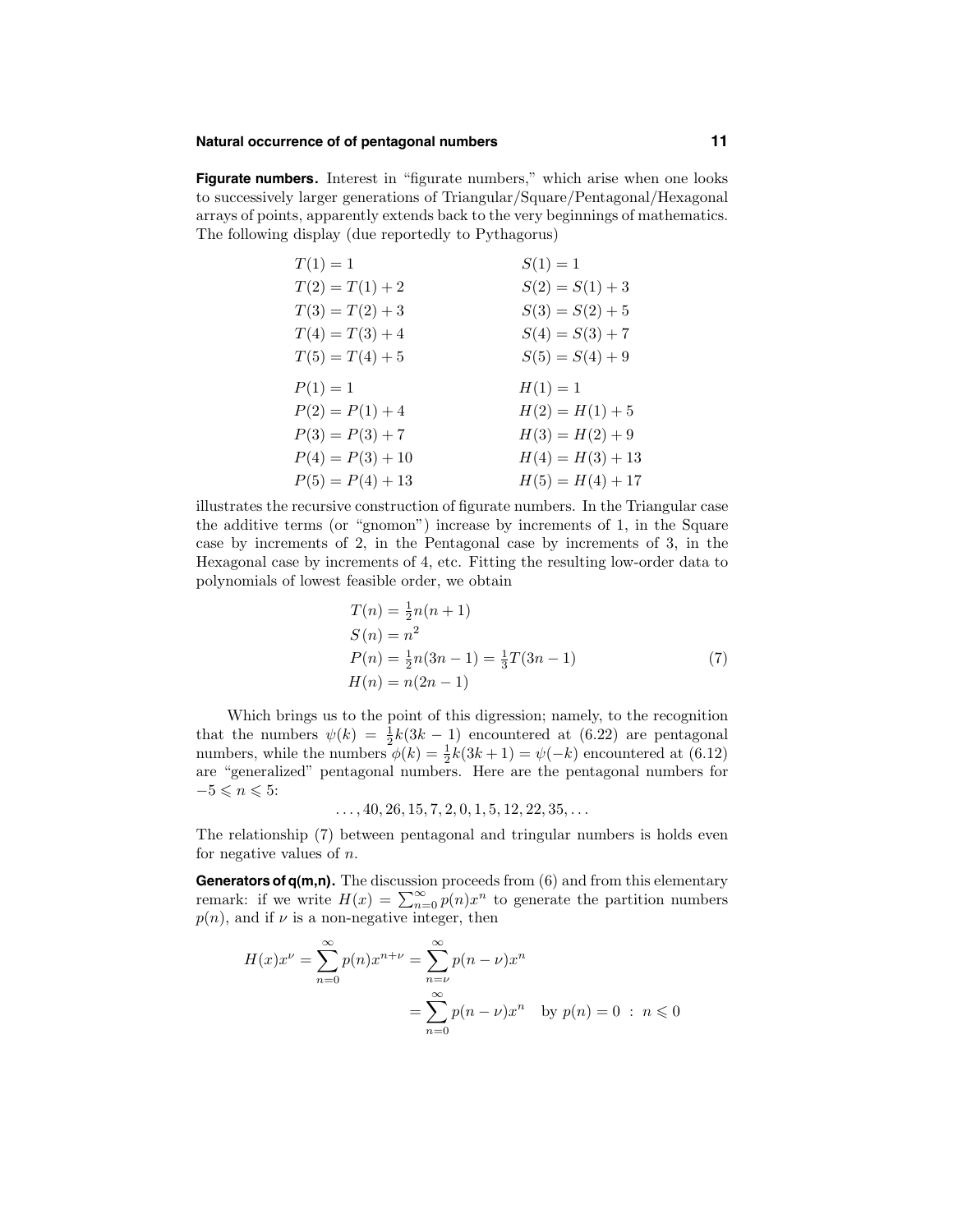From (6.1) we are led therefore to construct

$$
F(x,m) = H(x) \sum_{k=0}^{\infty} (-1)^k x^{-mk + \frac{1}{2}k(3k+1)}
$$
(8.1)

and from (6.2) to construct

$$
G(x,m) = H(x) \sum_{k=1}^{\infty} (-1)^{k-1} x^{mk + \frac{1}{2}k(3k-1)}
$$
(8.2)

which we expect to serve as slant-symmetry-equivalent descriptions of the generator  $\sum_{n=0}^{\infty} q(m,n)x^n$  of the numbers  $q(m,n)$  that stand in the  $m^{\text{th}}$  column of TABLE 2.

Using Mathematica to check the accuracy of those expectations,  $11$  we find that

$$
F(x, m) = \text{correct series} \sum q(m, n)x^n \text{ for all } m < 0
$$

At  $m = 0$  we encounter  $q(0, 0) = 1$  instead of the correct  $q(0, 0) = 0$ :

$$
F(x,0) = 1 + \text{correct series } \sum_{n=1} q(0,n)x^n
$$

At  $m = 1$  we encounter  $q(1, 0) = 1$  instead of the correct  $q(1, 0) = 0$ :

$$
F(x, 1) = 1 + \text{correct series } \sum_{n=1} q(1, n)x^n
$$

and for  $m > 1$  we encounter periodically intrusive singular terms:

 $F(x, 2) =$  correct series  $\sum_{n=0} q(2, n)x^n$  $F(x, 3) = -1/x$  + correct series  $\sum_{n=0} q(3, n)x^n$  $F(x, 4) = -1/x^2$  + correct series  $\sum_{n=0} q(4, n)x^n$  $F(x, 5) =$  correct series  $\sum_{n=0} q(5, n)x^n$  $F(x, 6) = +1/x^5$  + correct series  $\sum_{n=0} q(6, n)x^n$  $F(x, 7) = +1/x<sup>7</sup>$  + correct series  $\sum_{n=0} q(7, n)x<sup>n</sup>$  $F(x, 8) =$  correct series  $\sum_{n=0} q(8, n)x^n$  $F(x, 9) = -1/x^{12} + \text{correct series } \sum_{n=0} q(6, n)x^n$  $F(x, 10) = -1/x^{15} + \text{correct series } \sum_{n=0} q(10, n)x^n$ 

 $11$  In numerical work we much truncate the sums that enter into the definitions (8); we work actually from

$$
F(x, m; \alpha, \beta) = \sum_{j=0}^{\alpha} p(j)x^{j} \sum_{k=0}^{\beta} (-1)^{k} x^{-mk + \frac{1}{2}k(3k+1)}
$$

$$
G(x, m; \alpha, \beta) = \sum_{j=0}^{\alpha} p(j)x^{j} \sum_{k=1}^{\beta} (-1)^{k-1} x^{mk + \frac{1}{2}k(3k-1)}
$$

with  $\alpha, \beta$  set high enough to achieve stability/accuracy up through  $n = 10$ .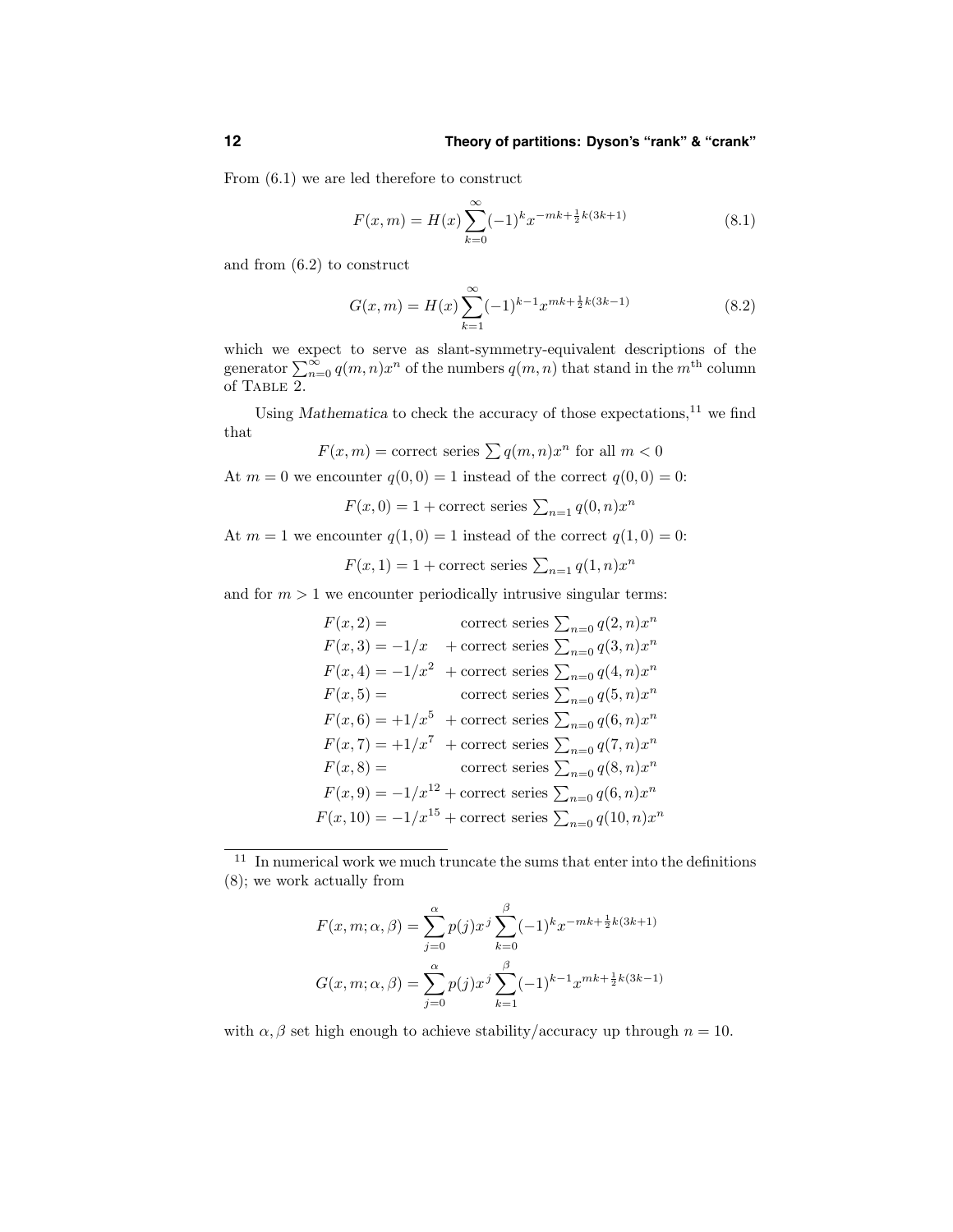# **Generators of q(m,n) 13**

Here I display the essential features of an extended list of singular terms:

| $\begin{pmatrix} m & 1 & 2 & 3 & 4 & 5 & 6 & 7 & 8 & 9 & 10 & 11 & 12 & 13 & 14 & 15 & 16 \end{pmatrix}$                          |  |  |  |  |  |  |  |  |
|-----------------------------------------------------------------------------------------------------------------------------------|--|--|--|--|--|--|--|--|
| $\begin{pmatrix} sign & - & - & + & + & - & - & + & + & - & - \\ exp & 1 & 2 & 5 & 7 & 12 & 15 & 22 & 26 & 35 & 40 \end{pmatrix}$ |  |  |  |  |  |  |  |  |
|                                                                                                                                   |  |  |  |  |  |  |  |  |

Fitting the first three data points to a quadratic in  $m$ , we obtain

$$
\text{exponent}(m) = \frac{1}{6}m(m-1) \equiv f(m)
$$

which reproduces all the exponential data (and at  $m = 2, 5, 8, 11, 14$  produces fractions). Singular terms are seen to arise if and only if either  $m \equiv 0 \pmod{3}$ (*i.e.*, when  $m = 3p$ , with  $p = 1, 2...$ ) or  $m \equiv 1 \pmod{3}$  (*i.e.*, when  $m = 3p + 1$ ), and to be absent when  $m \equiv 2 \pmod{3}$ . It follows that the F-generator of  $q(m, n)$ is (for  $m > 1$ ) properly described by this modification of (8.1):

$$
\mathfrak{F}(x,m)
$$

$$
= H(x) \sum_{k=0}^{\infty} (-1)^k x^{-mk + \frac{1}{2}k(3k+1)} \begin{cases} \text{if } m < 0 \text{ or } m \equiv 2 \pmod{3} \\ -(-1)^p x^{-\frac{1}{6}m(m-1)} \text{ otherwise,} \\ i.e., \text{if } m = 3p \text{ or } m = 3p+1 \end{cases}
$$
(9.1)

The situation with regard to  $G(x, m)$  is complementary. We find

$$
G(x, m) = \text{correct series} \sum q(m, n)x^n \text{ for all } m \geqslant 0
$$

For negative values of  $m$  we periodically encounter spurious singular terms that enter with the signs and exponents described below:<sup>12</sup>

$$
\begin{pmatrix} -m & 1 & 2 & 3 & 4 & 5 & 6 & 7 & 8 & 9 & 10 & 11 & 12 & 13 & 14 & 15 & 16 \\ \mathop{\rm sign} & + & + & - & - & + & + & - & - & + & + \\ \mathop{\rm exp} & 1 & 2 & 5 & 7 & 12 & 15 & 22 & 26 & 35 & 40 \end{pmatrix}
$$

Noting that  $\{-2, -5, -8, -11, ...\} \equiv 2 \pmod{3}$ , so are of the form  $m = -3p+1$ ; that  $\{-3, -6, -9, -12, ...\} \equiv 0 \pmod{3}$ , so are of the form  $m = -3p$ ; and that  ${-1, -4, -7, 10, \ldots} \equiv 2 \pmod{3}$ , we conclude that the G-generator of  $q(m, n)$ is properly described by this modification of (8.2):

$$
\mathcal{G}(x,m)
$$

$$
=H(x)\sum_{k=1}^{\infty}(-1)^k x^{-mk+\frac{1}{2}k(3k+1)}\begin{cases} \text{if } m \geqslant 0 \text{ or } m \equiv 2 \pmod{3} \\ +(-1)^p x^{-\frac{1}{6}m(m-1)} \text{ otherwise,} \\ \text{i.e., if } m = -3p \text{ or } m = -3p+1 \end{cases}
$$
(9.2)

$$
f(m) = f(-(m-1))
$$

<sup>&</sup>lt;sup>12</sup> Note that the entries in the third row of the following table are, relative to the preceeding table, shifted one unit to the left. That is because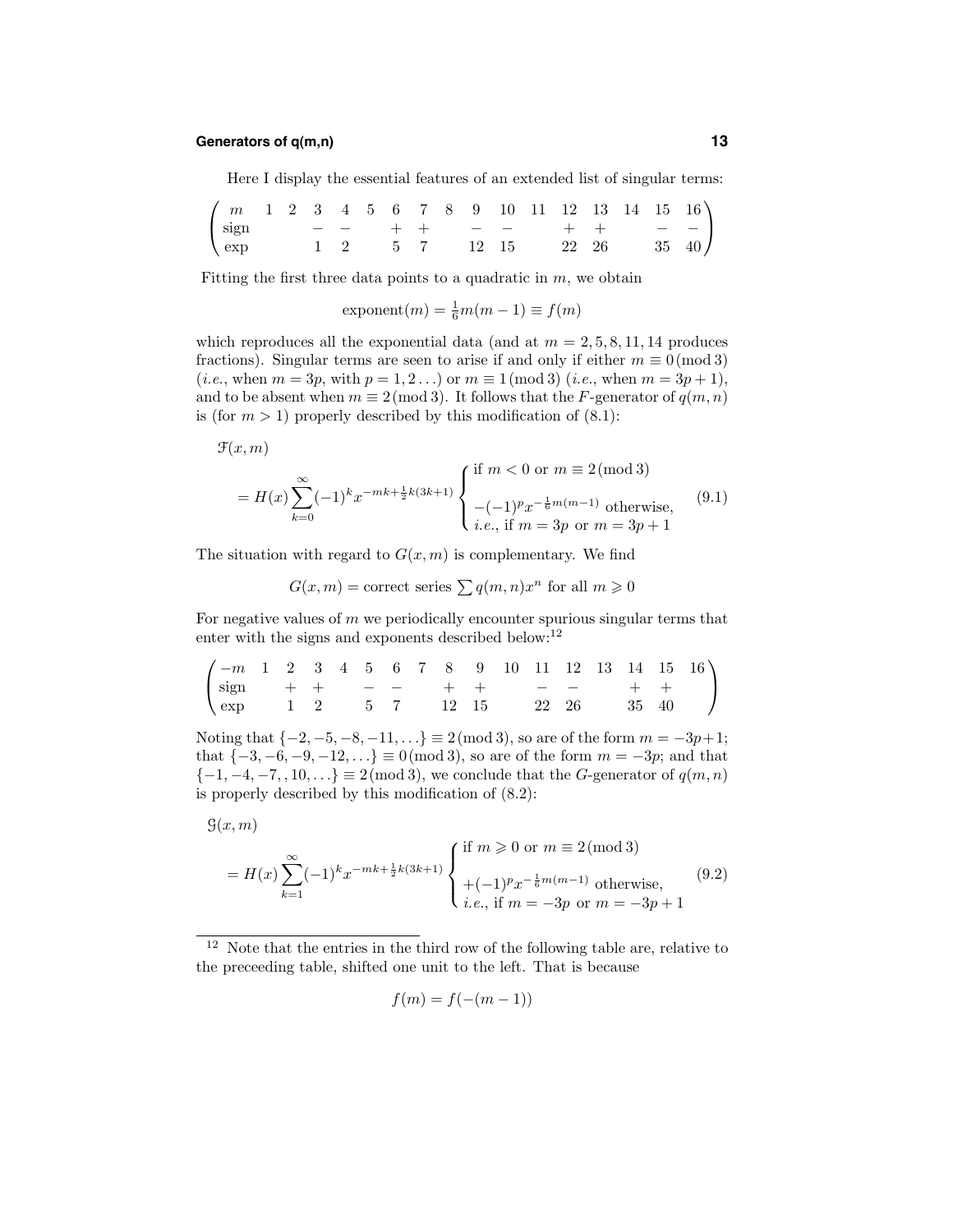#### **14 Theory of partitions: Dyson's "rank" & "crank"**

**Brightest of Dyson's "jewels from the sky."** At  $m = 0$  we have

$$
F(x,0) = H(x) \sum_{k=0}^{\infty} (-1)^k x^{\frac{1}{2}k(k(3k+1))} = 1 + \sum_{n=1}^{\infty} q(0,n) x^n
$$
 (10.1)

where the  $1 \neq q(0, 0)=0$ ) was previously dismissed as an anomaly. On the other hand, we (by slant symmetry) have

$$
G(x,0) = H(x) \sum_{k=1}^{\infty} (-1)^{k-1} x^{\frac{1}{2}k(k(3k-1))}
$$
  
= 
$$
-H(x) \sum_{-\infty}^{-1} (-1)^k x^{\frac{1}{2}k(3k+1)} = 0 + \sum_{n=1}^{\infty} q(0,n) x^n
$$
(10.2)

Subtracting  $(10.2)$  from  $(10.1)$ , we have

$$
H(x)\sum_{-\infty}^{\infty}(-1)^k x^{\frac{1}{2}k(3k\pm 1)} = 1
$$
  

$$
1 - \sum_{k=1}^{\infty}(-1)^k x^{\frac{1}{2}k(3k\pm 1)} \qquad (1)
$$

or

$$
\frac{1}{H(x)} = \sum_{-\infty}^{\infty} (-1)^k x^{\frac{1}{2}k(3k \pm 1)} \tag{11}
$$

where the sign choice in the exponent is arbitrary; since the sum is of the form  $\sum_{i=N}^{+N}$ , reversing the sign simply reverses the sequence in which the terms are deployed.

Leibniz, already in 1674, had brought to the attention of J. Bernoulli the problem of counting the number of ways in which a positive integer can be written as a sum of such integers, but it was two questions that Phillippe Naudé le Jeune (French mathematician, 1684–1745) addressed to Euler in about 1740 that sparked what became the theory of partitions. Naudé's questions were relatively specific: "In how many ways can the number 50 be written as the sum of seven distinct positive integers?" and "In how many ways can the number 50 be written as the sum of seven positive integers, equal of unequal?" Euler approach those and related questions by the method of generating functions. One of the first fruits of that effort  $\text{was}^{13}$ 

$$
H(x) \equiv \frac{1}{(1-x)(1-x^2)(1-x^3)\cdots} = 1 + \sum_{n=1}^{\infty} p(n)x^n
$$
 (12)

In the paper (1741) in which he reported that result, Euler also reported the experimental result

$$
\frac{1}{H(x)} = (1-x)(1-x^2)(1-x^3)\cdots
$$
  
=  $1-x^2-x^5+x^5+x^7-x^{12}-x^{15}+x^{22}+x^{26}$  (13)  
 $-x^{35}-x^{40}+x^{51}+x^{57}-\cdots$ 

of which he was able to supply a proof only many years later. The signs and

<sup>&</sup>lt;sup>13</sup> It is this and similar results that motivate the convention  $p(0) = 1$ .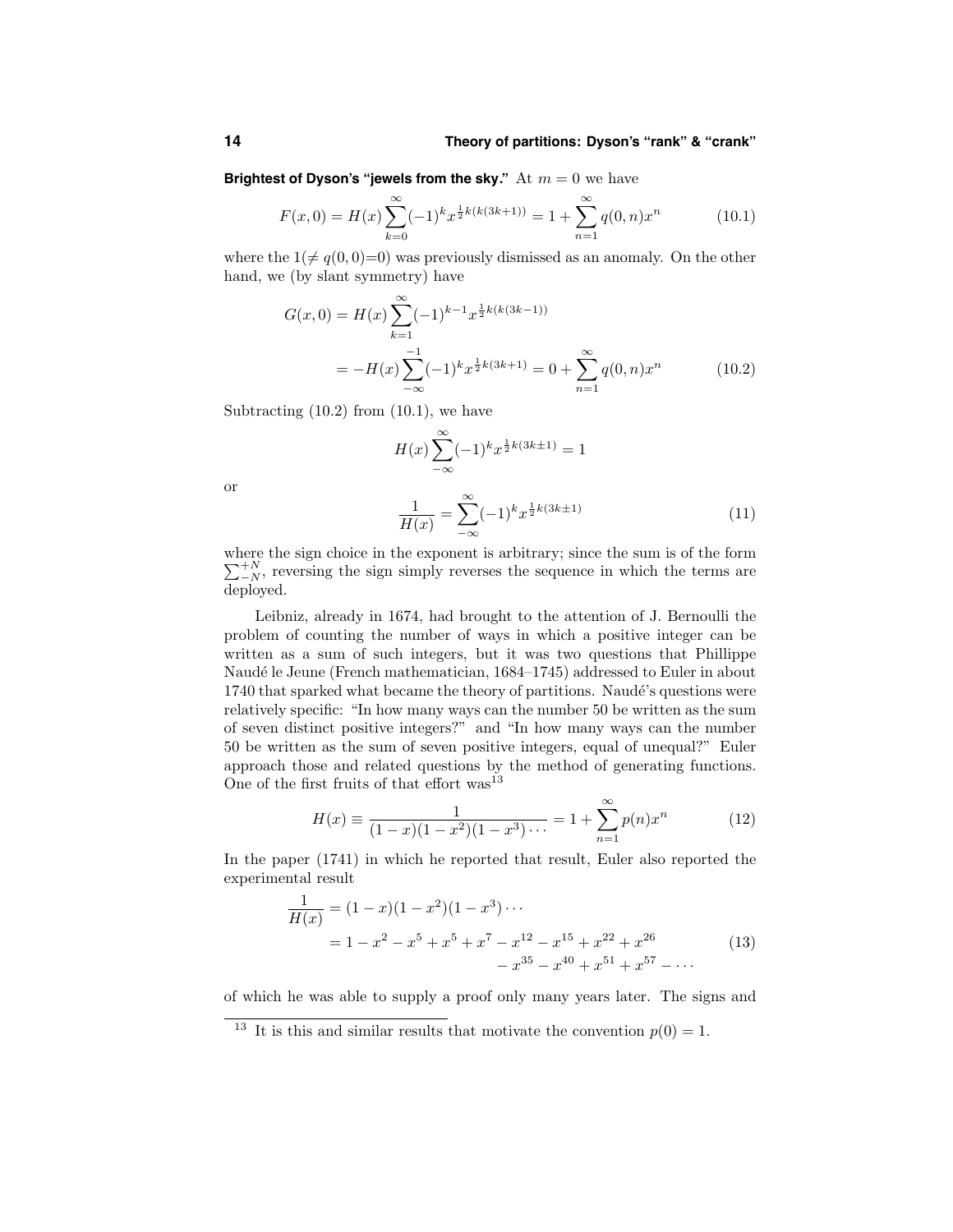# **Elementary derivation of Euler's pentagonal theorem 15**

in (13) can be obtained by zig-zagging down the following table:

|                | k $(-1)^k \frac{1}{2}k(3k-1)$ $(-1)^k \frac{1}{2}k(3k+1)$ |        |
|----------------|-----------------------------------------------------------|--------|
| $\overline{0}$ | 0                                                         | 0      |
| 1              | $-1$                                                      | $-2$   |
| $\overline{2}$ | $+5$                                                      | $+7$   |
| 3              | $-12$                                                     | $-15$  |
| $\overline{4}$ | $+22$                                                     | $+26$  |
| $\overline{5}$ | $-35$                                                     | $-40$  |
| 6              | $+51$                                                     | $+57$  |
| $\overline{7}$ | $-70$                                                     | $-77$  |
| 8              | $+92$                                                     | $+100$ |
|                |                                                           |        |

At (13) we have a statement of *Euler's pentagonal theorem*, proofs of which are usually fairly intricate.<sup>14</sup> At (11) Dyson has arrived by relatively elementary means at a statement of Euler's theorem, but his argument does not rise to the status of "proof"—though he speaks of it in those terms<sup>15</sup>—since it is based upon unproven extrapolations from patterns evident in a short table (Table 2) of computed data. Similarly, Dyson's highly suggestive account of where the first pair of Ramanujan congruences come from was based upon illustrative low-order calculations/conjectures related to those displayed in Table 1, and acquired the status of proof only with the work of Oliver Atkin and Peter Swinnerton-Dyer, a decade later.<sup>5</sup> It was Dyson's "rank" that generated both developments: here the ranks of non-negative integers, there the ranks of positive integers.

#### PART TWO

**Crank analogs of Dyson's "new symmetries."** Dyson wrote "New Symmetries. . . " in 1968, twenty years before Andrews and Garvan hit upon a definition of "crank" that met all the conditions imagined by Dyson in 1944. The invention of crank permitted construction of a variant of Dyson's elegantly simple "Some guesses. . . " argument that serves to explain not only the first pair but also the third of Ramanujan's congruences (2), as was discussed on pages 4–6. It becomes in this light natural to ask: What would have been the form assumed by "New Symmetries. . . " if Dyson had had in hand the Andrews-Garvan definition of crank? That is the issue to which I now turn.

<sup>14</sup> The theorem can be obtained as a corollary of an identity due to Jacobi which belongs properly to the theory of elliptic functions. Fabian Franklin (1853–1939, a Johns Hopkins student of Sylvester) devised a widely-admired elementary combinatorial proof in 1881. See §§19.9 & 19.11 in Hardy & Wright  $6<sup>th</sup>$  edition, 2008.

<sup>&</sup>lt;sup>15</sup> "New symmetries..." concludes with these words: "This combinatorial derivation of Euler's formula is less direct, but perhaps more illuminating, than the well-known combinatorial proof by Franklin."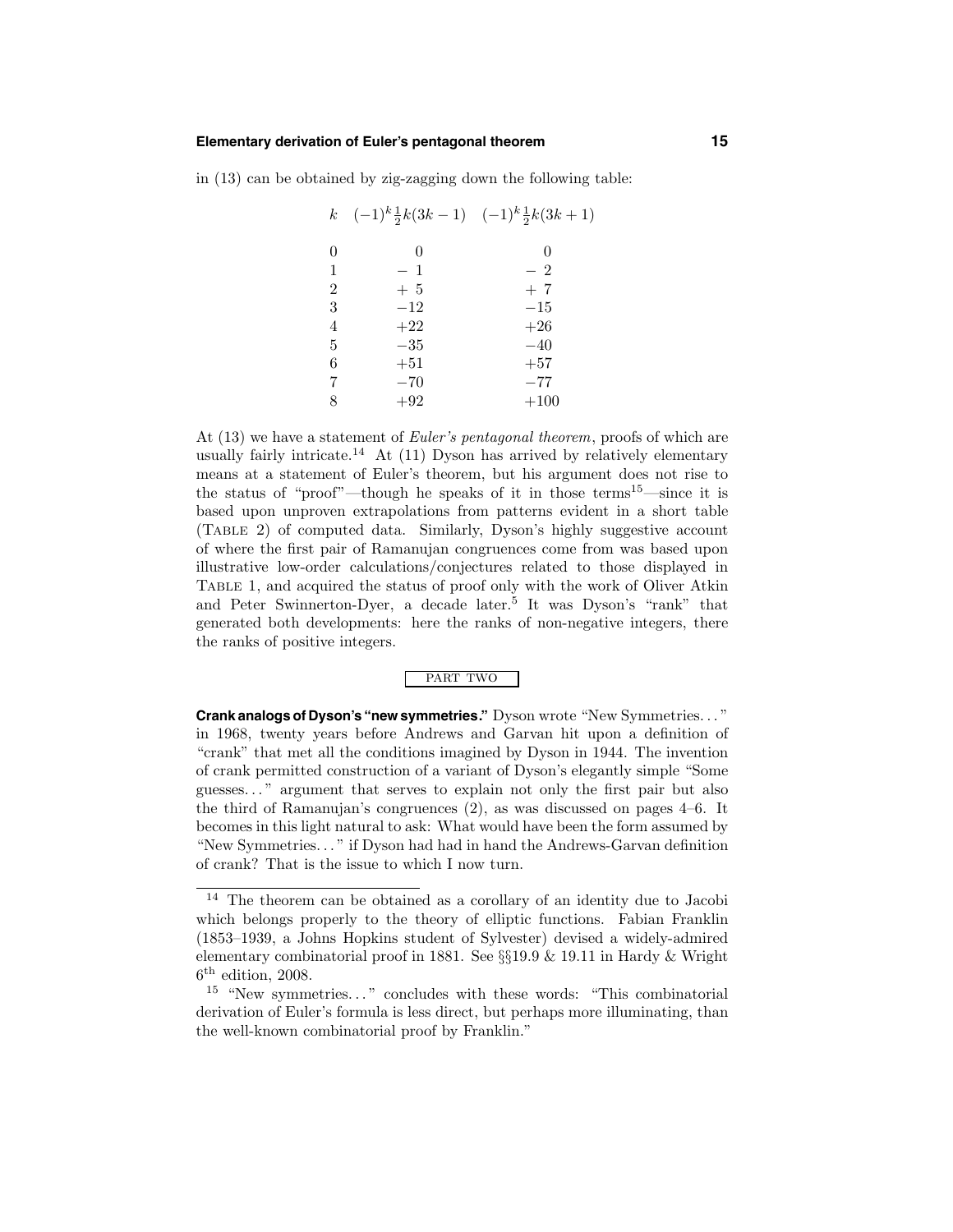# **16 Theory of partitions: Dyson's "rank" & "crank"**

We encounter at the outset a small problem: if  $\pi$  is a positive partition of *n*, with rank *m*, then the ranks of  $\{\pi, 0\}$ ,  $\{\pi, 0, 0\}$ , ... are  $m - 1$ ,  $m - 2$ , ... This is what gave rise to the "shift left" principle illustrated on page 7, that enabled us to extract from Table 1 the data recorded in Table 2, from the latter of which Dyson abstracted his "new symmetries." But from the Andrews-Garvan definition

$$
c(\pi) = \begin{cases} \text{largest element} & : \omega(\pi) = 0 \\ \mu(\pi) - \omega(\pi) & : \omega(\pi) > 0 \end{cases}
$$
  

$$
\omega(\pi) = \text{number of 1's in } \pi
$$
  

$$
\mu(\pi) = \text{number of elements} > \text{than } \omega(\pi)
$$

it follows that if  $c(\pi) = m$  then so do  $c({\pi, 0}) = c({\pi, 0, 0}) = \cdots = m$ . To restore the "left shift" principle, upon which all else hinges, we adopt this modified definition

$$
c(\pi) = \begin{cases} \text{largest element} & : \omega(\pi) = 0\\ \mu(\pi) - \omega(\pi) - \zeta(\pi) & : \omega(\pi) > 0 \end{cases}
$$
  

$$
\omega(\pi) = \text{number of 1's in } \pi
$$
  

$$
\mu(\pi) = \text{number of elements} > \text{than } \omega(\pi)
$$
  

$$
\zeta(\pi) = \text{number of 0's in } \pi
$$

which reduces to the Andrews-Garvan crank when  $\pi$  is a positive partition of *n*; *i.e.*, when  $\zeta(\pi) = 0$ .

With the assistance of Mathematica we construct this crank analog of Table 1:

| $\theta$       | $\overline{0}$   | $\theta$           | $\hspace{0.6cm}0$  |                   |  |  | 0 0 0 0 0 0 0 0 0 0 0 0 0         |     |  |             |       | $\overline{0}$ | $\overline{0}$                        | $\overline{0}$ | $\overline{0}$ |
|----------------|------------------|--------------------|--------------------|-------------------|--|--|-----------------------------------|-----|--|-------------|-------|----------------|---------------------------------------|----------------|----------------|
| $\overline{0}$ |                  |                    |                    |                   |  |  | 0 0 0 0 0 0 0 0 1 0 0 0 0 0 0 0   |     |  |             |       | $\overline{0}$ | $\overline{0}$                        | $\theta$       | $\overline{0}$ |
| $\overline{0}$ | $\left( \right)$ | $\overline{0}$     | $\overline{0}$     | $0\quad 0\quad 0$ |  |  | 0 1 0 0 0 1 0 0 0 0               |     |  |             |       | $\overline{0}$ | $\theta$                              | $\overline{0}$ | $\overline{0}$ |
| $\overline{0}$ |                  |                    |                    |                   |  |  |                                   |     |  |             |       |                | 0 0 0 0 0 0 1 0 0 1 0 0 1 0 0 0 0 0 0 |                | $\overline{0}$ |
| $\overline{0}$ |                  |                    |                    |                   |  |  |                                   |     |  |             |       |                |                                       |                |                |
| $\overline{0}$ | $0\quad 0$       |                    | $\overline{0}$     | 0 1 0 1 0         |  |  | 1 1 1 0 1 0                       |     |  |             | 1 0 0 |                | $\overline{0}$                        | $\theta$       | $\overline{0}$ |
| $\overline{0}$ | $\overline{0}$   | $\hspace{0.1em} 0$ |                    |                   |  |  | 0 1 0 1 1 1 1 1 1 1 1 1 0 1 0     |     |  |             |       |                | $\hspace{0.1em} 0$                    | $\overline{0}$ | $\theta$       |
| $\Omega$       |                  |                    |                    |                   |  |  | 0 0 1 0 1 1 1 1 2 1 2 1 1 1 1 0 1 |     |  |             |       |                | $\overline{0}$                        | $\theta$       | $\theta$       |
| $\overline{0}$ | $\overline{0}$   | $\overline{1}$     | $\hspace{0.1em} 0$ |                   |  |  | 1 1 2 1 2 2 2 2 2 1 2 1 1         |     |  |             |       | $\theta$       | $\overline{1}$                        | -0             | $\overline{0}$ |
| $\overline{0}$ | 1 0              |                    | $\overline{1}$     |                   |  |  | 1 2 1 3 2 3 2 3 2 3 1 2 1 1       |     |  |             |       |                | $\Box$ 0                              | $\overline{1}$ | $\theta$       |
|                | $\theta$         |                    |                    | 1 2 2 3 2 4 3     |  |  |                                   | 4 3 |  | 4 2 3 2 2 1 |       |                | $\overline{1}$                        |                | $\overline{1}$ |
|                |                  |                    |                    |                   |  |  |                                   |     |  |             |       |                |                                       |                |                |

TABLE 3: Tabulated values of the crank function  $p(m, n)$ . Columns are again labeled  $m = -10, -9, \ldots, +9, +10,$  rows are labeled  $n = 0, 1, 2, ..., 10$ .

To facilitate comparison of crank results with their rank counterparts I retain the symbols  $p(m, n)$  and  $q(m, n)$ , but assign to them fresh crank-based meanings. Here, for example,

 $p(m, n)$  = number of positive partitions of n with crank m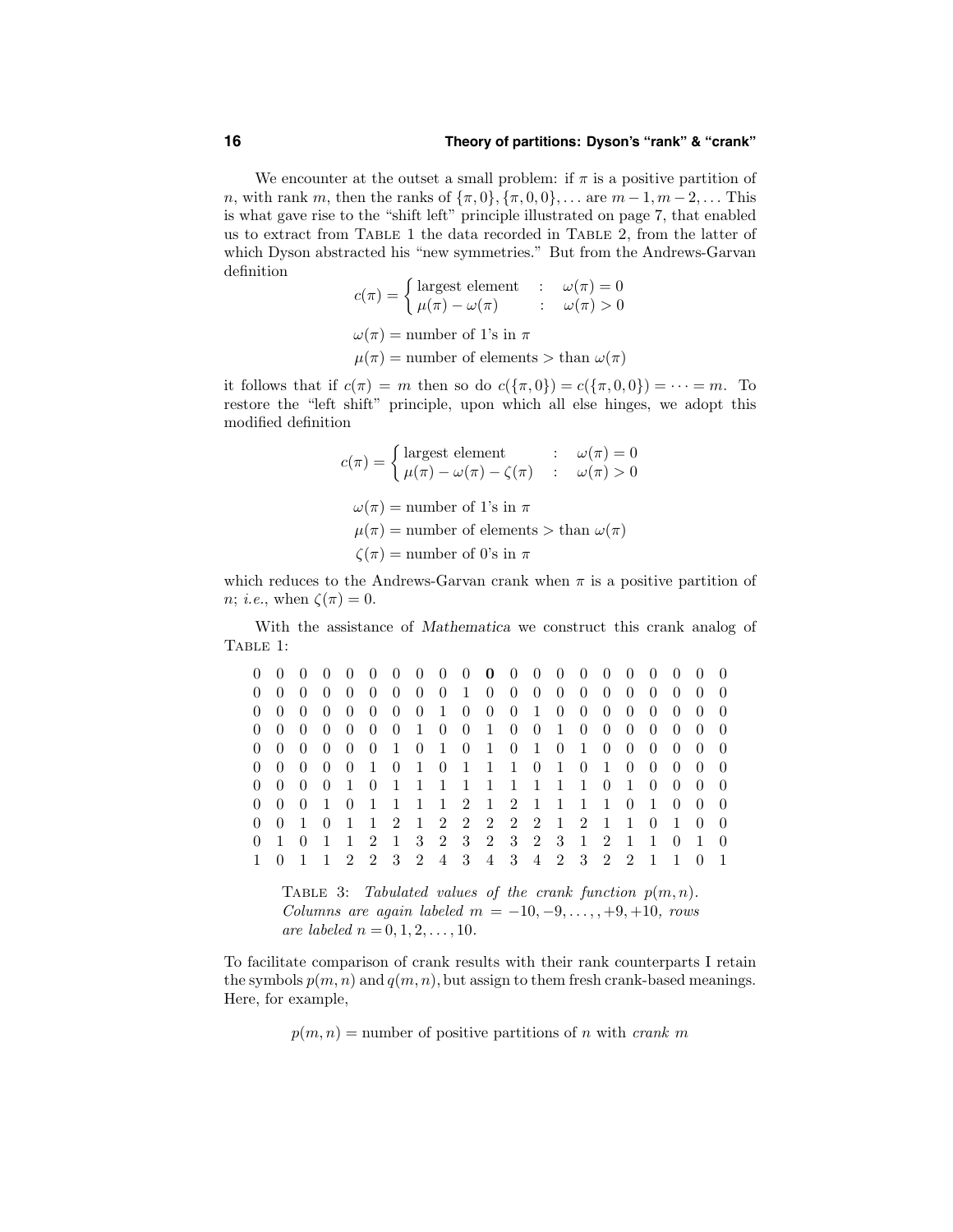## **Crank analogs of Dyson's "new symmetries" 17**

Note that (except at  $n = 1$ ) we again have bilateral symmetry with respect to the  $m = 0$  column:

$$
p(-m, n) = p(+m, n) \quad : \quad n \neq 1
$$

And that again (because every positive partition  $\pi$  of n possess some crank)

$$
\sum_m p(m,n) = p(n)
$$

The "shift left and add" construction that led from TABLE 1 to TABLE 2 leads now from Table 3 to the following tabulation of values assumed by

 $q(m, n)$  = number of non-negative partitions of n with crank m

|  | 0 0 0 0 0 0 0 0 0 0 0 0 0 0 0 0 0                                                          |  |  |  |  |  |  |  |
|--|--------------------------------------------------------------------------------------------|--|--|--|--|--|--|--|
|  | 1 1 1 1 1 1 1 1 0 0 0 0 0 0 0 0 0                                                          |  |  |  |  |  |  |  |
|  | 2 2 2 2 2 2 2 1 1 1 1 0 0 0 0 0 0                                                          |  |  |  |  |  |  |  |
|  | 3 3 3 3 3 3 3 2 2 2 1 1 1 0 0 0 0 0                                                        |  |  |  |  |  |  |  |
|  | 5 5 5 5 5 4 4 3 3 2 2 1 1 0 0 0 0                                                          |  |  |  |  |  |  |  |
|  | 7 7 7 7 6 6 5 5 4 3 2 2 1 1 0 0 0                                                          |  |  |  |  |  |  |  |
|  | 11 11 11 10 10 9 8 7 6 5 4 3 2 1 1 0 0                                                     |  |  |  |  |  |  |  |
|  | 15    15    14    14    13    12    11    10    8    7    5    4    3    2    1    10    0 |  |  |  |  |  |  |  |
|  | 22 21 21 20 19 17 16 14 12 10 8 6 5 3 2 1 1                                                |  |  |  |  |  |  |  |

TABLE 4: Tabulated values of  $q(m, n)$ . Columns are labeled  $m = -8, -7, \ldots, +7, +8, \text{rows are labeled } n = 0, 1, 2, \ldots, 8.$ Boldface **0** idenifies the  $m = 0$  column.

We observe that (compare  $(3.1)$  and  $(3.2)$ )

$$
q(m,n) = p(n) \quad : \quad m \leq -n \tag{14.1}
$$

$$
q(m,n) = 0 \qquad : \quad m \geqslant n \tag{14.2}
$$

Less obviously  $q(m, n) - q(1 + m, n) = p(m, n)$  and (compare (3.3))

$$
q(m,n) + q(1-m,n) = p(n)
$$
\n(14.3)

In particular,

$$
q(1, n) + q(0, n) = p(n)
$$
\n(14.4)

Equations (14) hold for  $n > 1$ . These equations are formally identical to their rank-based counterparts, but here the definition of  $q(m, n)$  is crank-based, so they describe new "new symmetries of partitions." Again we have "slant symmetry," as illustrated below, but—compare the table on page 6—it is "slant bilateral" with respect (not to the  $m = -1$  column but) to the  $m = 0$  column.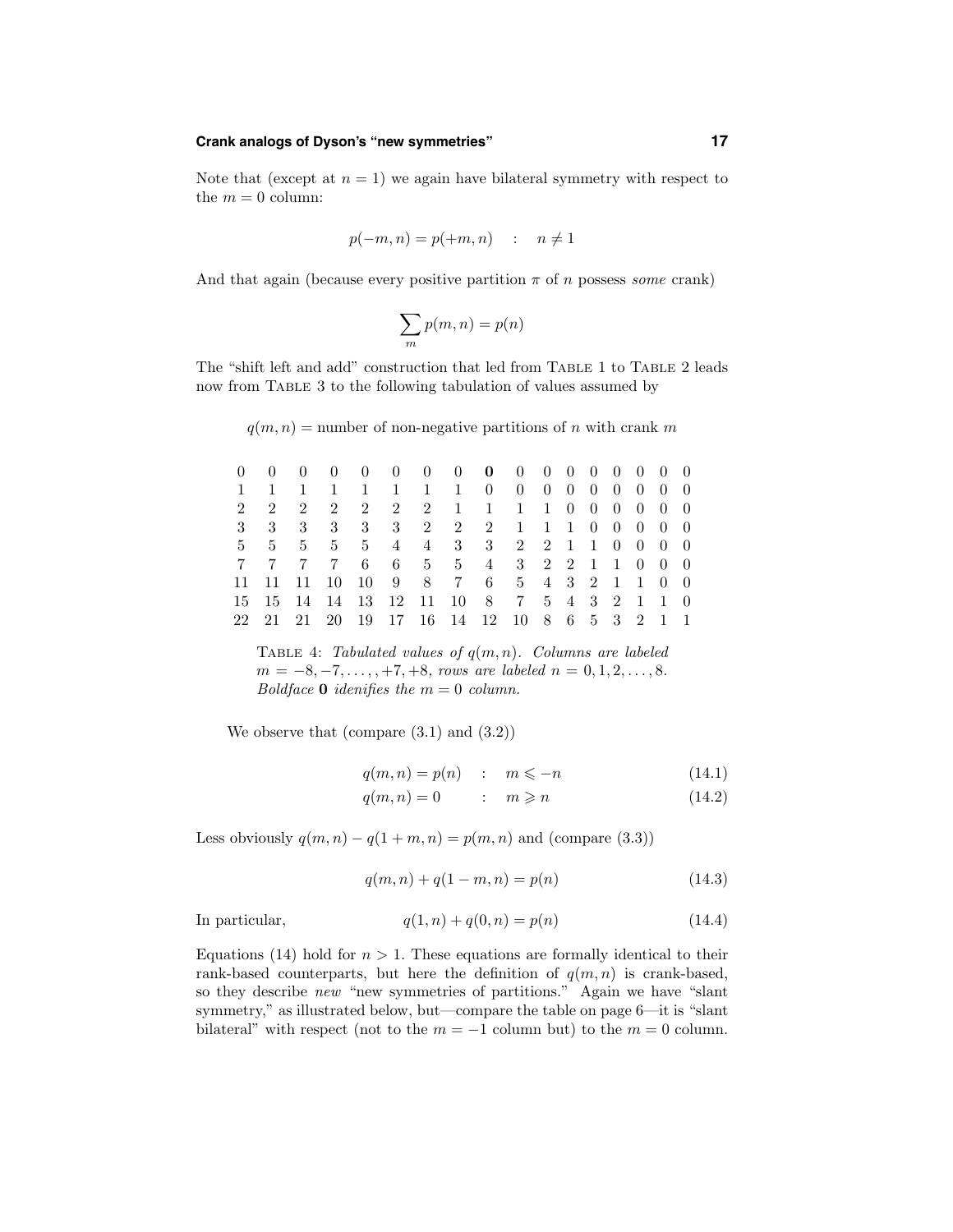| 0 0 0 0 0 0 0 0 0 0 0 0 0 0 0 0 0             |  |  |  |  |  |  |  |  |
|-----------------------------------------------|--|--|--|--|--|--|--|--|
| 1 (1) 1 1 1 1 1 1 0 0 0 0 0 0 0 0 0           |  |  |  |  |  |  |  |  |
| 2 2 2 2 2 2 2 2 1 1 1 1 0 0 0 0 0 0 0         |  |  |  |  |  |  |  |  |
| 3 3 3 3 3 3 3 3 3 4 3 2 2 2 1 1 1 0 0 0 0 0 0 |  |  |  |  |  |  |  |  |
| 5 5 5 5 5 4 4 (3) 3 2 2 1 1 0 0 0 0           |  |  |  |  |  |  |  |  |
| 7 7 7 7 6 6 5 5 4 (3) 2 2 1 1 0 0 0           |  |  |  |  |  |  |  |  |
| 11 11 11 10 10 9 8 7 6 5 4 (3) 2 1 1 0 0      |  |  |  |  |  |  |  |  |
| 15 15 14 14 13 12 11 10 8 7 5 4 3 (2) 1 1 0   |  |  |  |  |  |  |  |  |
| 22 21 21 20 19 17 16 14 12 10 8 6 5 3 2 (1) 1 |  |  |  |  |  |  |  |  |

Slant symmetry can now be formulated

$$
q(m,n) = q(-m,n-m)
$$
\n<sup>(15)</sup>

But by (14.3)  $= p(n) - q(1 - m, n)$ 

so  $q(1 - m, n) = p(n) - q(-m, n - m)$ , which by notational adjustment becomes

$$
q(m,n) = p(n) - q(m-1, n+m-1)
$$
\n(16.1)

Similarly,  $q(-m, n-m) = p(n) - q(1 - m, n)$  gives

$$
q(m,n) = p(n-m) - q(m+1, n-m)
$$
\n(16.2)

Equations (16) are the crank analogs of (5), but simpler.

From (16.1) if follows by recursion that

$$
q(m,n) = p(n) - p(n+m-1) + q(m-2, n+2m-3)
$$
  
=  $p(n) - p(n+m-1) + p(n+2m-3) - q(m-3, n+3m-6)$ 

whence

$$
q(m,n) = \sum_{k=0}^{\infty} (-1)^k p(n+km - \phi(k))
$$
\n(17.11)

Assume  $\phi(k) = \alpha k^2 + \beta k + \gamma$ , require  $\phi(1) = 1$ ,  $\phi(2) = 3$ ,  $\phi(3) = 6$  and get

$$
\phi(k) = \frac{1}{2}k(k+1) \tag{17.12}
$$

Proceeding similarly from (16.2) we find

$$
q(m, n) = p(n - m) - p(n - 2m - 1) + p(n - 3m - 3) - p(n - 4m - 6) + \cdots
$$

whence

$$
q(m,n) = \sum_{k=1}^{\infty} (-1)^k p(n+km - \psi(k))
$$
\n(17.21)

$$
\psi(k) = \frac{1}{2}k(k-1) = \phi(-k)
$$
\n(17.22)

Note that the pentagonal numbers encountered at (6.12) have at (17.12) been replaced by triangular numbers.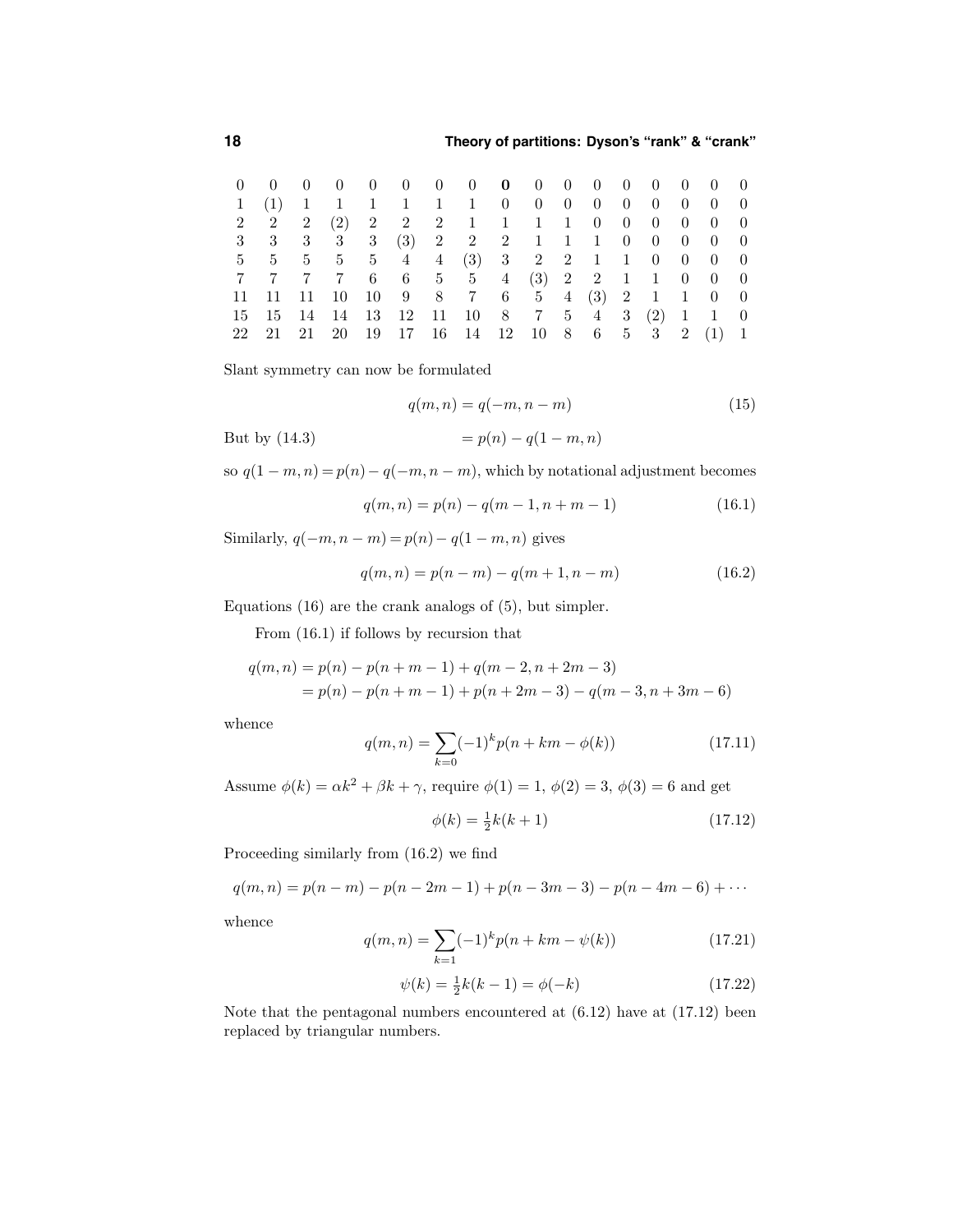# **Crank analogs of Dyson's generating functions 19**

**Generators of the crank numbers q(m,n).** We are led from (17.1) and (17.2), arguing as before, to introduce the crank functions<sup>16</sup>

$$
F(x,m) = H(x) \sum_{k=0}^{\infty} (-1)^k x^{-km + \frac{1}{2}k(k+1)}
$$
 (18.1)

$$
G(x,m) = H(x) \sum_{k=1}^{\infty} (-1)^{k-1} x^{km + \frac{1}{2}k(k-1)}
$$
 (18.2)

which are expected to provide alternative descriptions of  $\sum_n q(m,n)x^n$ , the generator of the numbers  $q(m, n)$  that lie in the  $m<sup>th</sup>$  column of TABLE 4. With Mathematica's assistance we find that both of those generators produce the anticipated results except that both yield  $q(m \leq 1, 0) = 1$ , whereas in fact  $q(m \leq 1, 0) = 0$ . We find, moreover, that neither produces singular terms such as were encountered on page 12.

Dyson's derivation of Euler's pentagonal theorem was seen at (10) to gain essential leverage from an anomalous property of the rank-based generator  $F(x, 0)$ :

expansion of  $F(x, 0)$  gives  $q(0, 0) = 1$  (incorrect), while expansion of  $G(x, 0)$  gives  $q(0, 0) = 0$  (correct)

But the crank-based generators  $F(x, 0)$  and  $G(x, 0)$  are *both* anomalous

expansion of 
$$
F(x, 0)
$$
 gives  $q(0, 0) = 1$  (incorrect)  
expansion of  $G(x, 0)$  gives  $q(0, 0) = 1$  (incorrect)

Deprived of that leverage, the crank-based theory yields no triangular analog of the pentagonal theorem.<sup>17</sup>

<sup>16</sup> For numerical work, use

$$
F(x, m; \alpha, \beta) = \sum_{j=0}^{\alpha} p(j)x^j \sum_{k=0}^{\beta} (-1)^k x^{-km + \frac{1}{2}k(k+1)}
$$

$$
G(x, m; \alpha, \beta) = \sum_{j=0}^{\alpha} p(j)x^j \sum_{k=1}^{\beta} (-1)^{k-1} x^{km + \frac{1}{2}k(k-1)}
$$

<sup>17</sup> The pentagonal theorem

$$
(1-x)(1-x2)(1-x3)\cdots = 1-x-x2+x5+x7-x12-x15+\cdots
$$

arises as a corrollary of a Jacobi identity. <sup>14</sup> Another corrollary reads

$$
\frac{(1-x^2)(1-x^4)(1-x^6)\cdots}{(1-x)(1-x^3)(1-x^5)\cdots} = 1 + x + x^3 + x^6 + x^{10} + x^{15} + x^{21} + \dots
$$

which is as close as one can come to a "triangular theorem."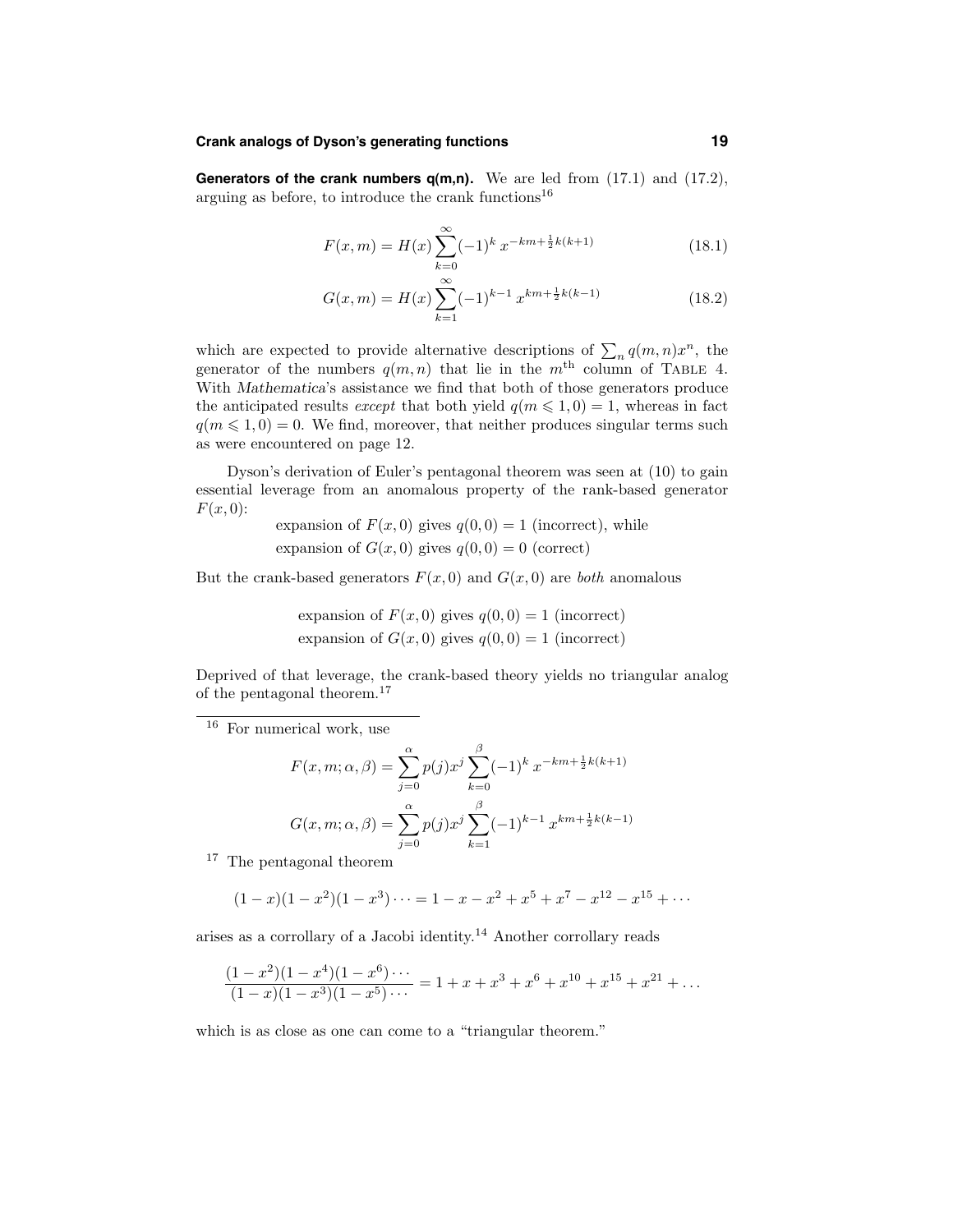#### **20 Theory of partitions: Dyson's "rank" & "crank"**

The preceeding material is conjectural, since based upon (convincingly patterned) extrapolations from the numertical data displayed in TABLES  $3\&4$ . "Anybody obtuse enough to feel the need of verification"<sup>5</sup> has his work cut out for him, for the proofs, on evidence of Atkin & Swinnerton-Dyer, promise to be difficult.

#### PART THREE

**Implications of Dyson's "alternative crank."** Twenty years after the publication (1969) of "New symmetries. . . ," Dyson—drawing inspiration from some (Dyson-inspired) recent work (1986–88) by Andrews and (especially by) Garvan, whose assitance he acknowledges—published a third contribution<sup>18</sup> to this subject, one in which he actually purports to prove some things.

In that paper, Dyson adopts not the Andrews-Garvan definition of crank but (without attribution or a word of motivation) a novel construction of what I will (to emphasize the distinction) call "krank," which is defined by a set of three conditionals: given a partition  $\pi = {\pi_1, \pi_2, ..., \pi_s} : \pi_{j+1} \geq \pi_j$  of an integer  $n$ , let

$$
t(\pi) = \begin{cases} \pi_1 - \pi_2 & \text{: } s > 1 \\ \pi_1 & \text{: } s = 1 \end{cases}
$$
\n
$$
d(\pi) = \begin{cases} t - \pi_{t+1} & \text{: } s > t \\ t & \text{: } \text{otherwise} \end{cases}
$$
\n
$$
\text{krank } k(\pi) = \begin{cases} -s & \text{: } t = 0 \\ d & \text{: } t > 0 \end{cases}
$$

We verify that krank possesses the properties that, in "Some guesses..., Dyson—44 years previously—had been led to require of it. For the 5 partitions of 4 we (with the assistaance of Mathematica) we obtain the kranks

$$
\{4, 2, -2, 0, -1\} = \{4, 2, 3, 0, 1\} \pmod{5}
$$

which is a permutation of  $\{0, 1, 2, 3, 4\}$ . From the 30 partitions of  $5 \times 1 + 4 = 9$ we obtain six copies of  $\{0, 1, 2, 3, 4\}$ , and from the 135 partions of  $5 \times 2 + 4 = 14$ 27 copies, etc. For the 7 partitions of 5 we obtain

$$
\{5,3-1,1,-3,0,-5\}=\{5,3,6,1,4,0,2\} (\bmod~7)
$$

which is a permutation of  $\{0, 1, 2, \ldots, 6\}$ . From the 77 partitions of  $7 \times 1 + 5 = 12$ we obtain 11 copies, and from the 490 partitions of  $7 \times 2 + 5 = 17$  we obtain 70 copies. Finally (and which in 1942 Dyson would have found more interesting), from the 11 partitions of 6 we obtain the kranks

$$
\{6, 4, 2, 3, -2, -1, 1, -3, -4, 0, -6\} = \{6, 4, 2, 3, 9, 10, 1, 8, 7, 0, 5\} \pmod{11}
$$

which is a permutation of  $\{0, 1, 2, 3, 4, 5, 6, 7, 8, 9, 10\}$ . From the 297 partitions

<sup>&</sup>lt;sup>18</sup> "Mappings and symmetries of partitions," J. Combinatorial Theory A51, 169–180 (1989), reprinted in Selected Papers, pages 115–126.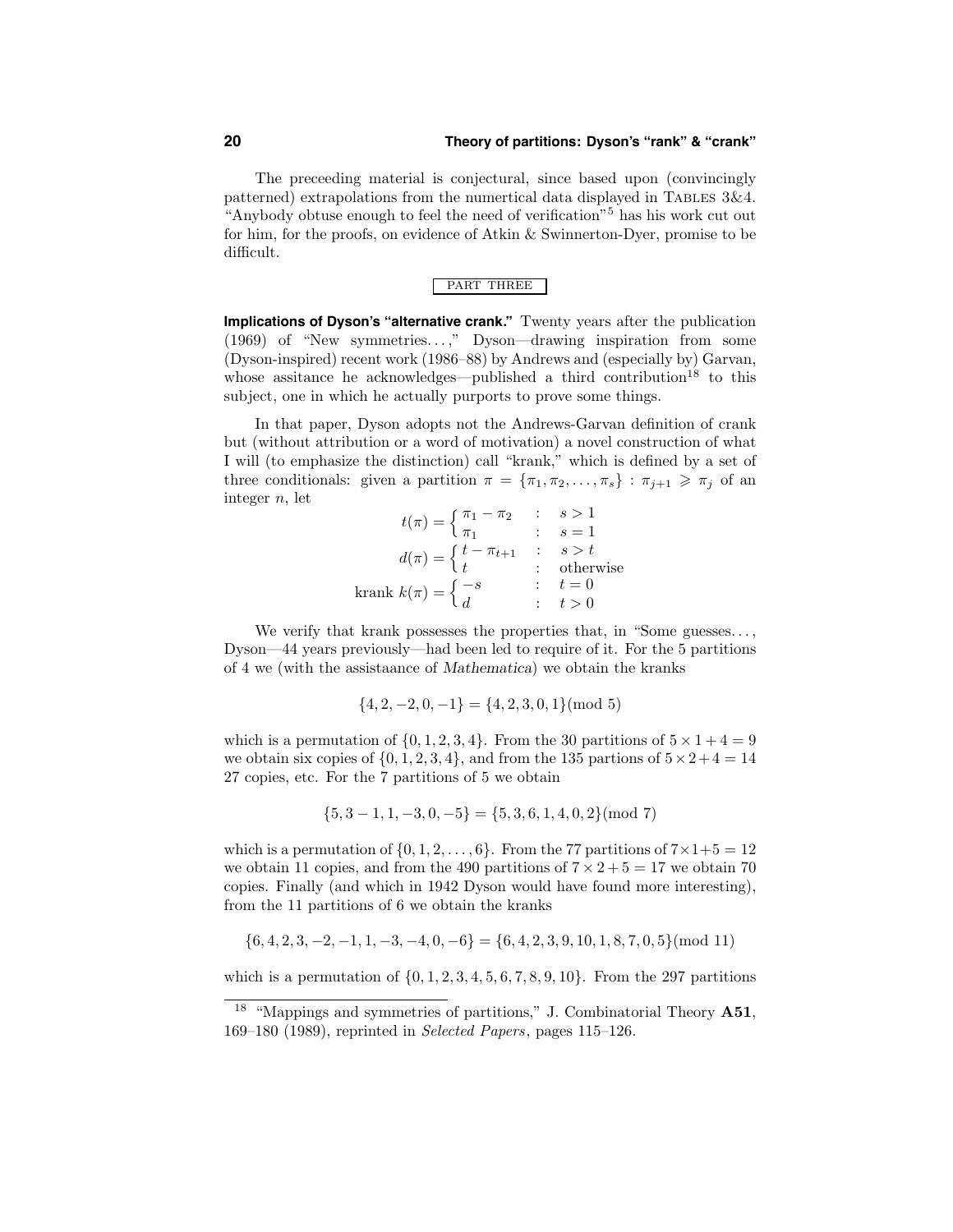## **Implications of "krank," Dyson's "alternative crank" 21**

of  $11\times1+6=17$  we obtain 27 copies, and from the 3718 partitions of  $11\times2+6=28$ we obtain 338 copies. So much for the three Ramanujan congruences.

As those examples illustrate,

$$
k_{\text{max}} = +n, \text{ realized at } \{n\}
$$
  

$$
k_{\text{min}} = -n, \text{ realized at } \{1, 1, 1, \dots, 1\}
$$

Writing

$$
p(m, n)
$$
 = number of positive partitions of *n* with krank *m*

(where we have again assigned a new meaning to an old symbol) we consruct

|  |  |  |  |  | 0 0 0 0 0 0 0 0 0 0 0 0 0 0 0 0 0 0 0                |  |  |  |  |                                     |  |
|--|--|--|--|--|------------------------------------------------------|--|--|--|--|-------------------------------------|--|
|  |  |  |  |  | 0 0 0 0 0 0 0 0 0 0 0 1 0 0 0 0 0 0 0                |  |  |  |  | $0 \quad 0$                         |  |
|  |  |  |  |  |                                                      |  |  |  |  |                                     |  |
|  |  |  |  |  |                                                      |  |  |  |  |                                     |  |
|  |  |  |  |  |                                                      |  |  |  |  |                                     |  |
|  |  |  |  |  |                                                      |  |  |  |  |                                     |  |
|  |  |  |  |  | 0 0 0 0 1 0 1 1 1 1 1 1 1 1 1 0 1 0 0 0 0            |  |  |  |  |                                     |  |
|  |  |  |  |  | 0 0 0 1 0 1 1 1 1 2 1 2 1 1 1 1 0 1 0 0 0            |  |  |  |  |                                     |  |
|  |  |  |  |  | 0  0  1  0  1  1  2  1  2  2  2  2  2  1  2  1  0  1 |  |  |  |  | $\begin{matrix} 0 & 0 \end{matrix}$ |  |
|  |  |  |  |  | 0 1 0 1 1 2 1 3 2 3 2 3 2 3 1 2 1 1 0                |  |  |  |  |                                     |  |
|  |  |  |  |  | 1 1 2 2 3 2 4 3 4 3 4 2 3 2 2 1 1 0                  |  |  |  |  |                                     |  |

TABLE 5: Tabulated values of the krank function  $p(m, n)$ . Columns are again labeled  $m = -10, -9, \ldots, +9, +10,$  rows are labeled  $n = 0, 1, 2, \ldots, 10$ . The  $0<sup>th</sup>$  row is a formal artifact/ placeholder, since krank of the empty set is undefined.

of which only the 1<sup>st</sup> row differs from TABLE 3: there  $p(-1, 1) = 1, p(1, 1) = 0$ ; here the situation is reversed. Note the symmetry

 $p(-m, n) = p(m, n)$  :  $n > 1$ 

Turning now from positive partitions  $\pi = {\pi_1, \pi_2, ..., \pi_s}$  to partitions of the non-negative form  $\{\pi, 0, 0, \ldots, 0\}$ , we observe that

$$
k({0, 0, ..., 0}) = -
$$
 number of 0's

and—to bring the essential "shift left" principle (page 7) into play—adopt this modified definition of krank:

$$
k(\{\pi, 0, 0, \ldots, 0\}) = k(\pi) -
$$
number of 0's

We are led then from TABLE 5 to the following tabulation of the values of (new definition)

 $q(m, n)$  = number of non-negative partitions of n with krank m